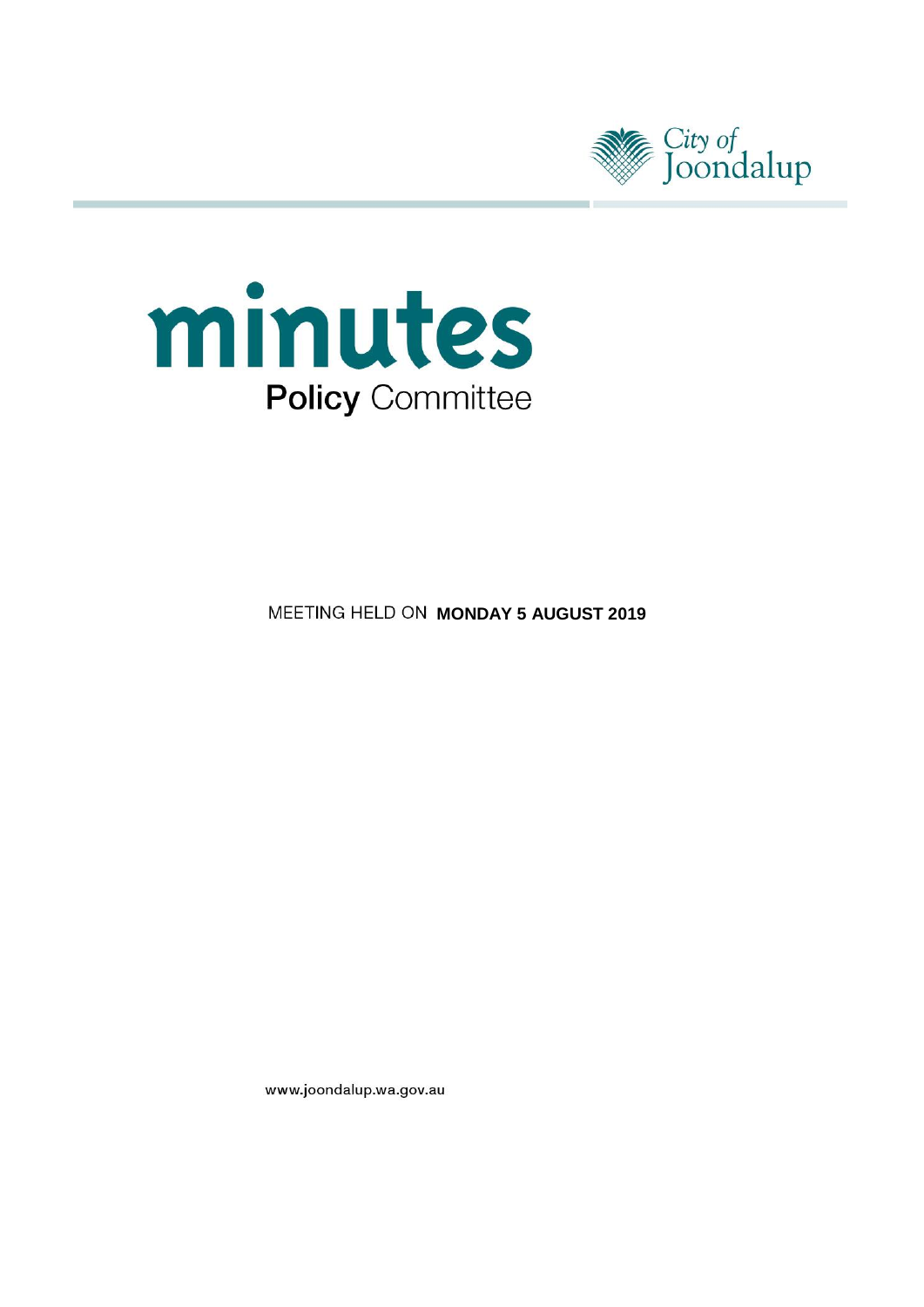## **TABLE OF CONTENTS**

| Item No.       | <b>Title</b>                                                                              | Page No. |
|----------------|-------------------------------------------------------------------------------------------|----------|
|                | <b>Declaration of Opening</b>                                                             | 3        |
|                | <b>Declarations of Interest</b>                                                           | 4        |
|                | Apologies / Leave of absence                                                              | 4        |
|                | <b>Confirmation of Minutes</b>                                                            | 4        |
|                | Announcements by the Presiding Member without discussion                                  | 4        |
|                | Identification of matters for which the meeting may be closed<br>to the public            | 4        |
|                | <b>Petitions and Deputations</b>                                                          | 5        |
|                | <b>Reports</b>                                                                            | 6        |
| 1              | Draft Planning Consultation Local Planning Policy                                         | 6        |
| $\overline{2}$ | Review of Community Consultation and Engagement Policy                                    | 11       |
| 3              | <b>Records Management Policy Review</b>                                                   | 18       |
| 4              | Visual Arts Commissioning Program 2020-21 - Western Australian<br><b>Proposed Artists</b> | 22       |
| 5              | Disposal of Minor Surplus Assets Policy Review                                            | 29       |
|                | <b>Urgent Business</b>                                                                    | 33       |
|                | Motions of which previous notice has been given                                           | 33       |
|                | <b>Requests for Reports for future consideration</b>                                      | 33       |
|                | <b>Closure</b>                                                                            | 33       |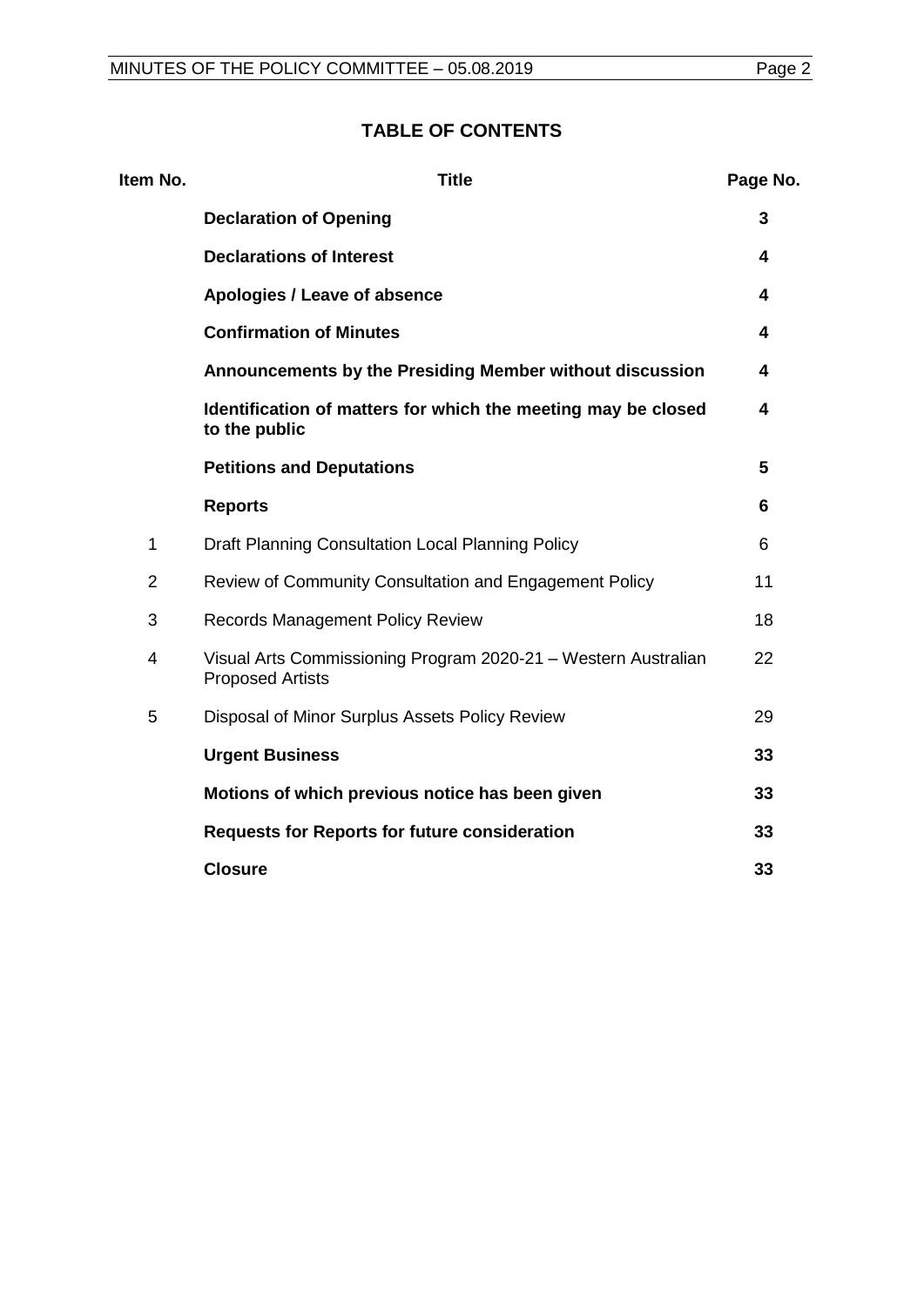# **CITY OF JOONDALUP**

#### **MINUTES OF THE POLICY COMMITTEE MEETING HELD IN CONFERENCE ROOM 2, JOONDALUP CIVIC CENTRE, BOAS AVENUE, JOONDALUP ON MONDAY 5 AUGUST 2019.**

#### **ATTENDANCE**

#### **Committee Members**

| Cr Sophie Dwyer<br>Cr John Chester<br>Cr Tom McLean, JP<br>Cr Michael Norman<br>Cr Russell Poliwka | <b>Presiding Member</b><br>Deputising for Cr Hollywood                                                   | from 5.46pm  |
|----------------------------------------------------------------------------------------------------|----------------------------------------------------------------------------------------------------------|--------------|
| <b>Observers</b>                                                                                   |                                                                                                          |              |
| Cr Christopher May                                                                                 |                                                                                                          | from 6.00pm  |
| <b>Officers</b>                                                                                    |                                                                                                          |              |
| Mr Garry Hunt<br>Mr Mike Tidy<br>Mr Jamie Parry                                                    | <b>Chief Executive Officer</b><br><b>Director Corporate Services</b><br>Director Governance and Strategy | to 6.25pm    |
| Ms Dale Page<br>Mr Mike Smith                                                                      | Director Planning and Community Development<br><b>Manager Leisure and Cultural Services</b>              | to $6.23$ pm |
|                                                                                                    | absent from 6.32pm to 6.34pm                                                                             |              |

|                                      | to 7.00pm    |
|--------------------------------------|--------------|
| <b>Manager Planning Services</b>     | to $6.23$ pm |
| <b>Manager Governance</b>            |              |
| <b>Coordinator Cultural Services</b> | to 7.00pm    |
| Governance Coordinator               |              |
| Curator                              | to 7.00pm    |
| Governance Officer                   |              |
|                                      |              |

#### <span id="page-2-0"></span>**DECLARATION OF OPENING**

The Presiding Member declared the meeting open at 5.45pm.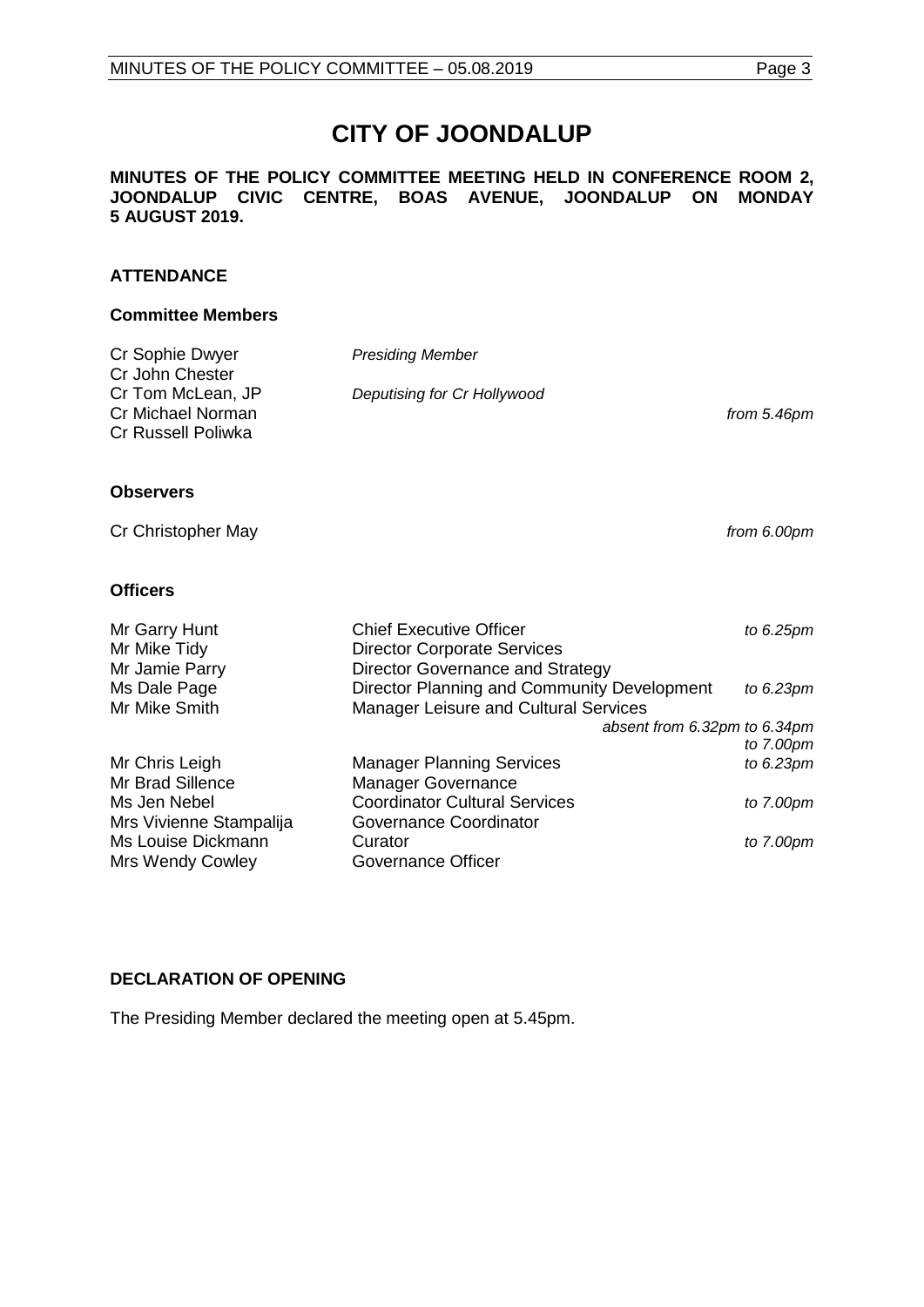#### <span id="page-3-0"></span>**DECLARATIONS OF INTEREST**

Nil.

#### <span id="page-3-1"></span>**APOLOGIES / LEAVE OF ABSENCE**

#### **Apology:**

Cr Nige Jones.

#### **Leave of Absence Previously Approved:**

| Mayor Albert Jacob, JP | 17 July to 12 August 2019 inclusive; |
|------------------------|--------------------------------------|
| Cr Kerry Hollywood     | 23 July to 27 August 2019 inclusive; |
| Cr John Chester        | 25 to 31 August 2019 inclusive.      |

#### <span id="page-3-2"></span>**CONFIRMATION OF MINUTES**

#### MINUTES OF THE POLICY COMMITTEE HELD ON 7 MAY 2019

**MOVED Cr Poliwka SECONDED Cr Chester that the minutes of the meeting of the Policy Committee held on 7 May 2019 be confirmed as a true and correct record.**

#### **The Motion was Put and CARRIED (4/0)**

**In favour of the Motion:** Crs Dwyer, Chester, McLean and Poliwka.

#### <span id="page-3-3"></span>**ANNOUNCEMENTS BY THE PRESIDING MEMBER WITHOUT DISCUSSION**

Nil.

#### <span id="page-3-4"></span>**IDENTIFICATION OF MATTERS FOR WHICH THE MEETING MAY BE CLOSED TO THE PUBLIC**

In accordance with Clause 5.2 of the City's *Meeting Procedures Local Law 2013*, this meeting was not open to the public.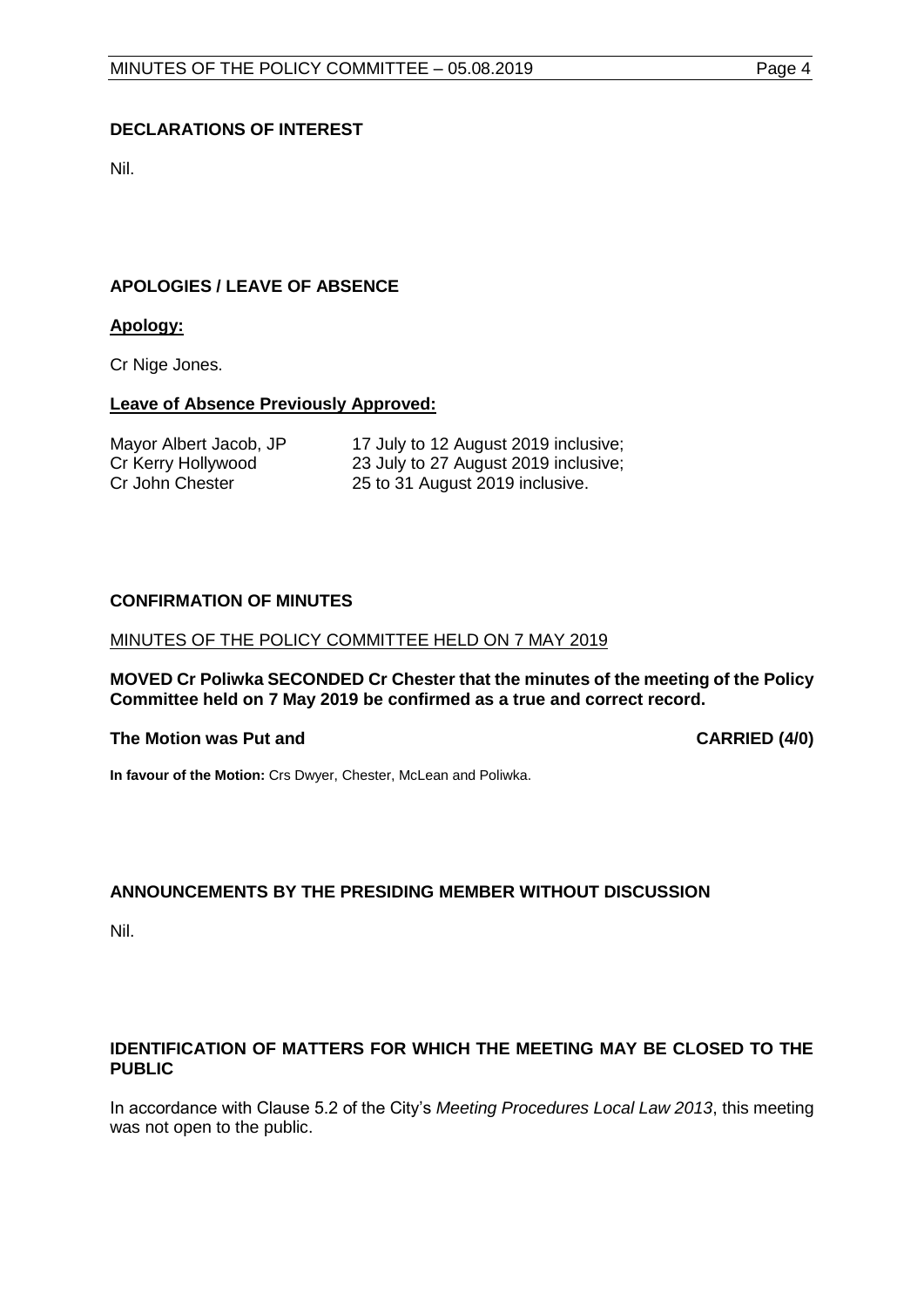#### <span id="page-4-0"></span>**PETITIONS AND DEPUTATIONS**

Nil.

*Cr Norman entered the room at 5.46pm.*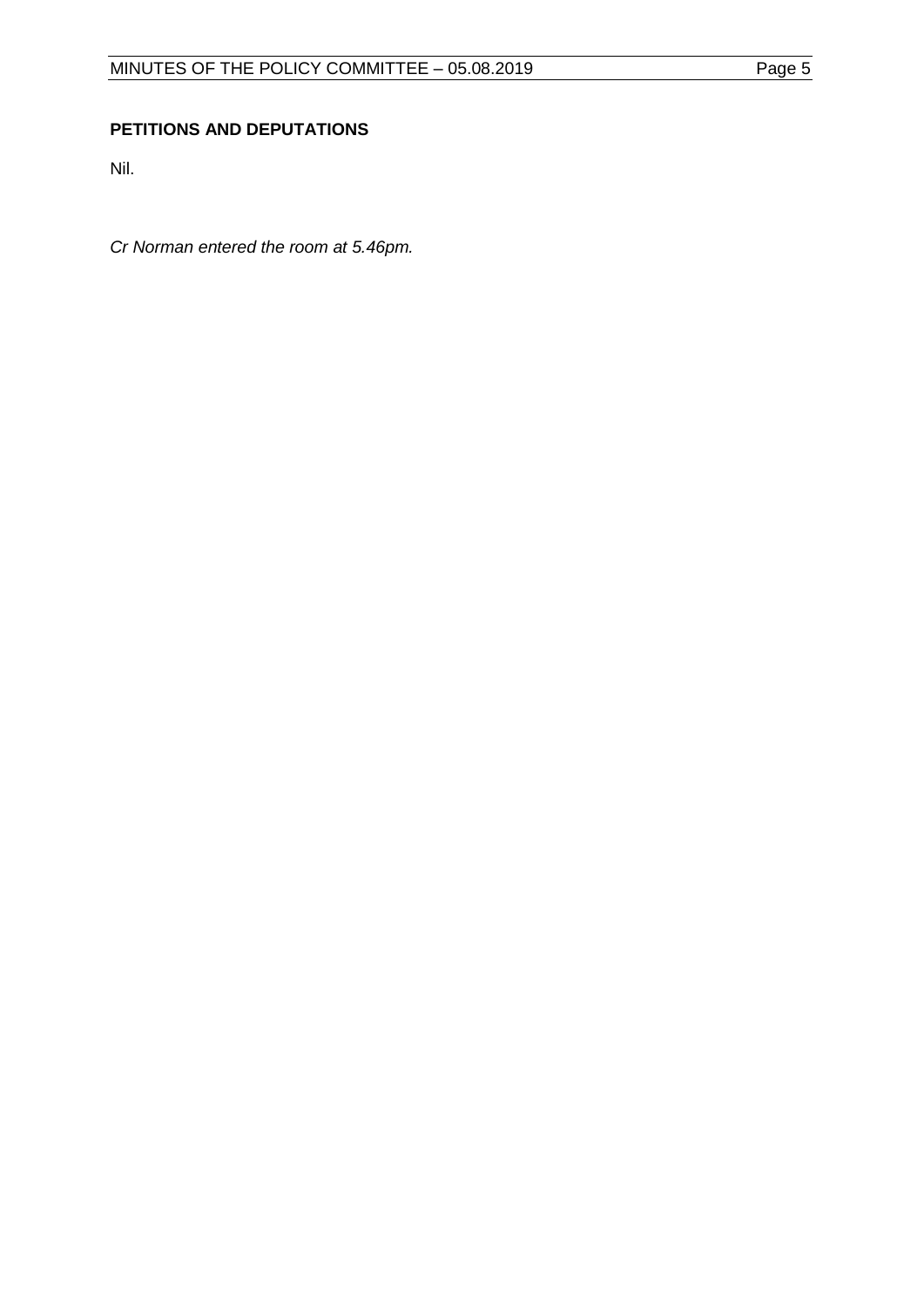#### <span id="page-5-0"></span>**REPORTS**

# <span id="page-5-1"></span>**ITEM 1 DRAFT PLANNING CONSULTATION LOCAL PLANNING POLICY WARD** All **RESPONSIBLE** Ms Dale Page<br> **DIRECTOR** Planning and C **Planning and Community Development FILE NUMBER** 108216, 101515 **ATTACHMENTS** Attachment 1 Draft *Planning Consultation* Local Planning Policy Attachment 2 Proposed Fees and Charges **AUTHORITY / DISCRETION** Legislative - includes the adoption of local laws, planning schemes and policies.

#### **PURPOSE**

For Council to consider the draft *Planning Consultation Local Planning Policy* for the purposes of public advertising.

#### **EXECUTIVE SUMMARY**

At its meeting held on 21 November 2017 (CJ177-11/17 refers), Council committed to preparing a new planning framework for infill development. Council also resolved to request the preparation of a Planning Consultation Policy to provide greater certainty and transparency regarding consultation for planning proposals.

The draft *Planning Consultation Local Planning Policy* (the draft LPP) elaborates and provides clarity on the various provisions relating to consultation contained in the *Planning and Development (Local Planning Schemes) Regulations 2015* and the *Residential Design Codes.*  It also proposes consultation that goes above and beyond the requirements of the afore-mentioned planning legislation. Notwithstanding this, the draft LPP retains some flexibility around planning consultation. Given the varying scale and context of planning proposals, it is not possible or appropriate to mandate a standard method of consultation for all applications.

The draft LPP was held pending the outcomes and progress of work on the draft new planning framework for infill development, to ensure alignment with any new framework. However, the draft LPP is now presented to Council based on the existing framework, in order to progress the draft LPP as soon as possible. The draft LPP can be amended to align with any new planning framework at a later stage.

It is therefore recommended that Council supports the draft LPP for the purposes of consultation for a period of 21 days.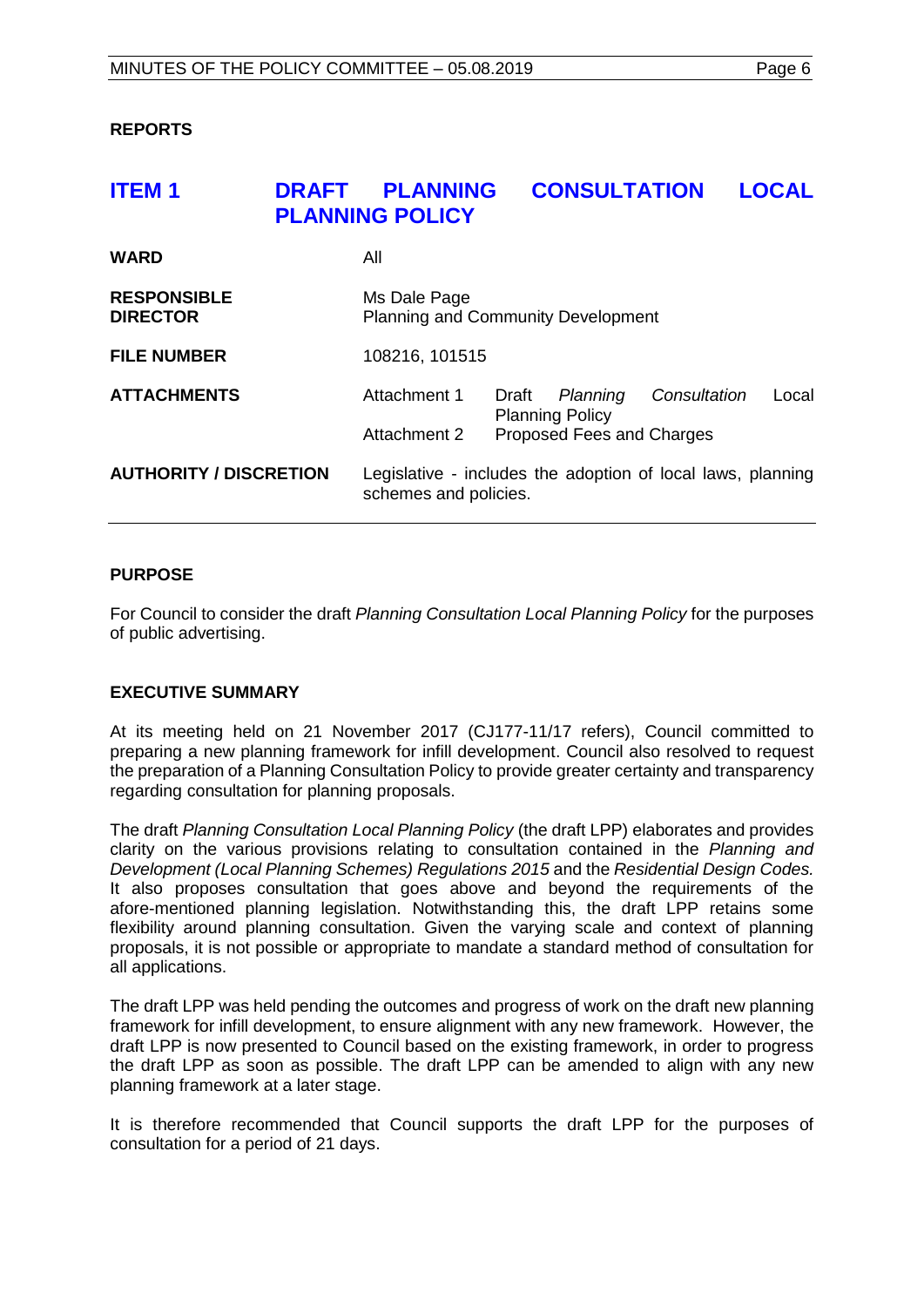#### **BACKGROUND**

As part of the consideration on addressing issues in Housing Opportunity Areas, Council at its meeting held on 21 November 2017 resolved, in part, as follows (CJ177-11/17 refers):

*"…2 Requests the preparation of a Planning Consultation Policy to provide greater certainty and transparency regarding consultation for planning proposals;…"*

The requirement for consultation on planning proposals is principally governed by the *Planning and Development (Local Planning Schemes) Regulations 2015* (the LPS Regulations) and the *Residential Design Codes* (the R-Codes). The R-Codes collectively now include both Volume 1 (relating to single and grouped dwellings) and Volume 2 (relating to multiple dwellings - previously known as Design WA). These documents outline minimum, and sometimes maximum, consultation periods, and the various methods which can be used for consultation.

However, the LPS Regulations often do not specifically stipulate how a particular planning proposal must be advertised. Rather, they provide a range of methods and options that can be employed, only requiring that one (or more) of the methods be used.

For consistency, it was initially intended to align the draft LPP with the outcomes of the draft *Joondalup Place Neighbourhoods Local Planning Policy* and *Scheme Amendment No. 3*, considered by Council at its meetings held on 16 April and 21 May 2019 (CJ045-04/19 and CJ052-05/19 refer).

However, given Council's decision at its meeting held on 21 May 2019 (CJ052-05/19 refers) to develop a new local planning policy and scheme amendment and to separately engage and consult with the community on the draft *Joondalup Place Neighbourhoods Local Planning Policy* and Scheme Amendment No. 3, finalisation of the latter documents will take longer than originally envisaged. It is, therefore, considered appropriate to progress the draft planning consultation policy separately, and consider any necessary alignment required with a final planning framework for infill development at a later date.

#### **DETAILS**

The aim of the draft LPP is to provide guidance on the community consultation processes for planning proposals.

The draft LPP contains the following:

- **Objectives**
- Provisions, including the following:
	- $\circ$  Criteria that will be considered when determining the extent of written consultation (such as letters to affected and nearby owners).
	- o An appendix containing the duration and methods of consultation for particular types of planning proposals.
	- o Ensuring the availability of appropriate supporting and technical material.
	- o Consultation over the Christmas and Easter periods.
	- o An 'opt-in' option, to receive further updates from the City on the proposal, for example, dates of forthcoming Council meetings and the final decision.
	- $\circ$  Cost associated with consultation to be borne by the applicant in accordance with updated fees to be included in the City's *Schedule of Fees and Charges*.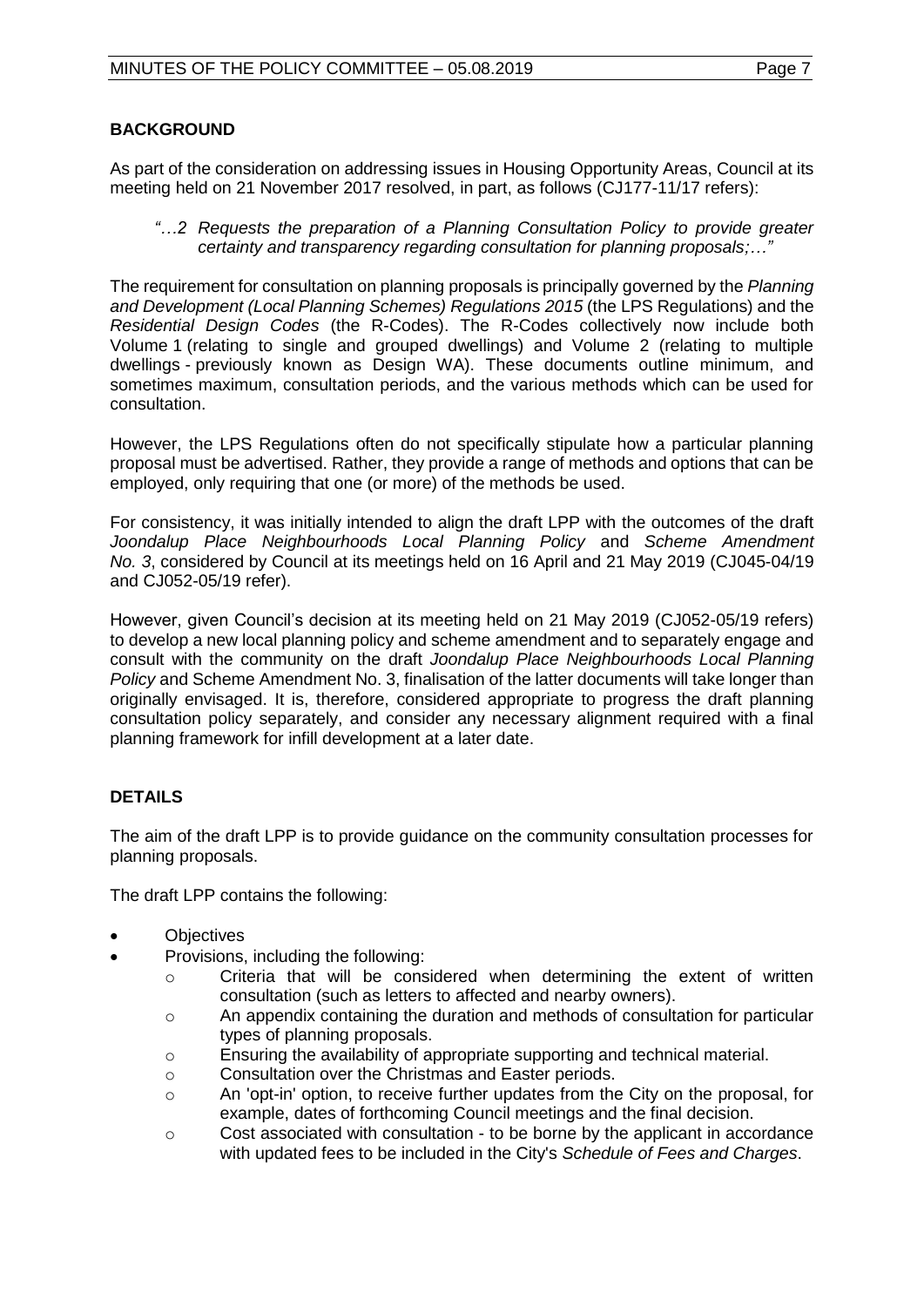It should be noted that, given the varying scale and context of planning proposals, there will continue to be a degree of judgement that will need to be applied to consultation processes, as it is not possible for a 'one size fits all' approach to accommodate all planning proposals. As such, arbitrary limits on the extent of consultation (for example set radius) have not been included in the draft policy. Rather, a set of criteria has been included to assist in establishing the extent of consultation, given the potential impact a particular proposal may have, being:

- the requirements of the R-Codes in relation to consultation requirements
- the scale and scope of the planning proposal
- the location and proximity to the property in question
- the potential impact of the planning proposal on local amenity, such as vehicle movements, streetscapes and landscaping, among others.

The only exception to the above is for proposed telecommunication towers, where a 400 metre radius is already specified in the City's *Telecommunications Local Planning Policy.*

#### Multiple and grouped dwellings

At its meeting held on 21 November 2017 (CJ177-11/17 refers), Council requested a review of the City's consultation procedures be undertaken and that a new consultation process be adopted to increase the amount of consultation and notification undertaken on multiple dwelling development applications lodged in the City's Housing Opportunity Areas.

Following this decision, the way consultation on multiple dwelling proposals was undertaken was amended so all new proposals (not only those in Housing Opportunity Areas) are advertised by way of a sign on the site, information on the City's website and potentially affected owners and occupiers notified in writing. This form of consultation is undertaken irrespective of whether or not the proposal complies with the deemed-to-comply requirements of the R-Codes (the R-Codes state that where a development proposal is deemed-to-comply, it will not require advertising to adjoining owners and occupiers).

The draft LPP applies the above consultation methods to grouped dwelling proposals of five dwellings or more, to align with the requirements for multiple and grouped dwelling proposals over five dwellings to be referred to the Joondalup Design Reference Panel.

#### Opt-in option for submitter updates

Currently, if a resident makes a submission on a planning proposal, it is standard practice to send updates on its progress via letter. Depending on the nature of an application, this may involve several letters being sent to all submitters to update on a planning proposal's progress.

In order to improve the relevance of this correspondence and to create greater efficiency, it is proposed to include an 'opt-in' provision within the initial correspondence sent to residents, where a submitter can provide an email address and choose whether to receive future updates. While this may be seen as a fundamental shift in the way follow-up correspondence is undertaken, it is considered it will have the following benefits:

- The process will be more efficient as only those submitters who wish to receive follow-up information will receive an email.
- The follow-up information will be delivered in a more timely manner.
- Sending information by email will reduce waste in terms of the paper, printing, handling and postage associated with hard copy letters.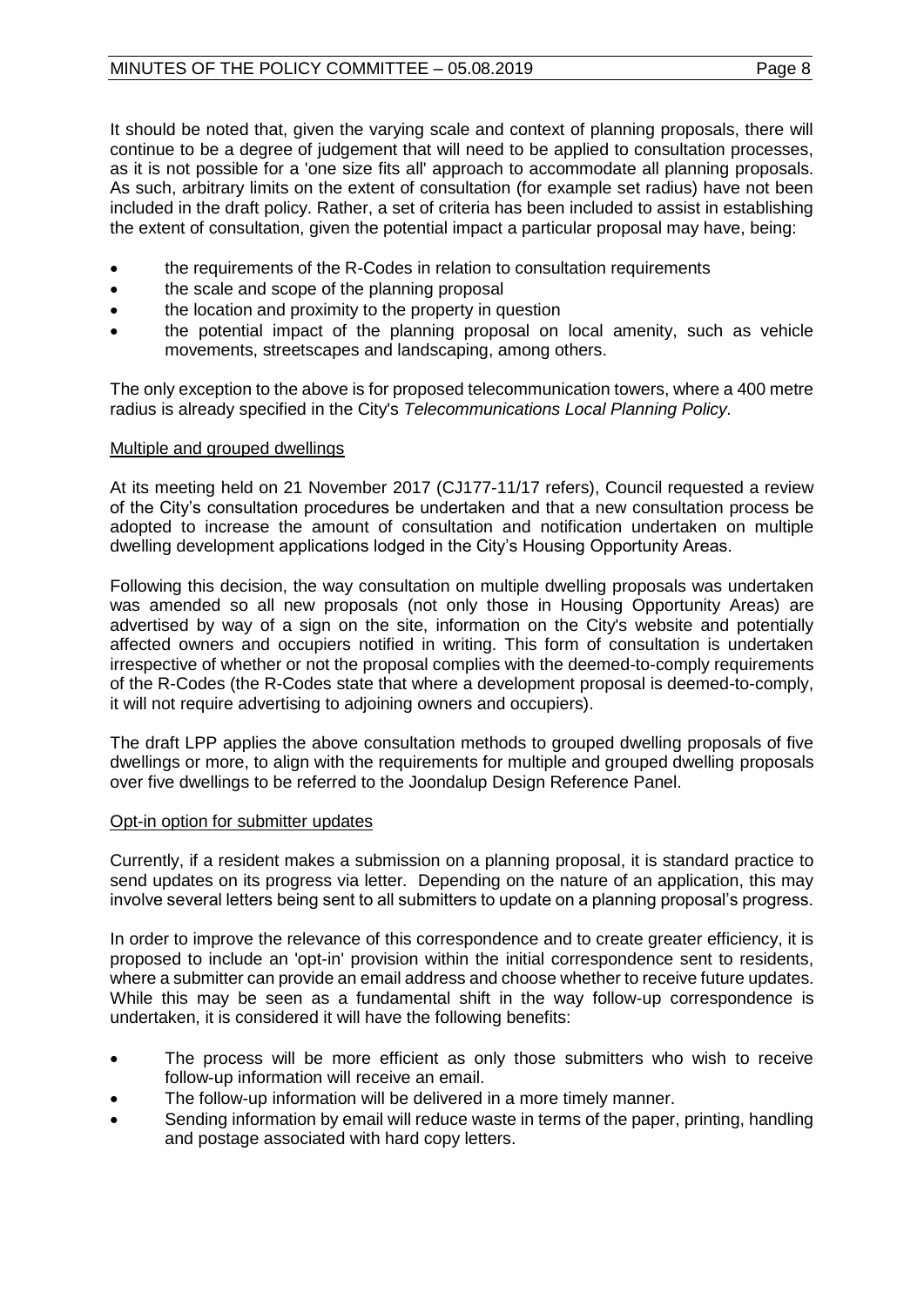In the event that a submitter does not have an email address, a residential address can be provided.

#### Alignment with draft *Community Consultation Policy*

The draft LPP has been prepared to align with the draft, revised *Community Consultation Policy*, being the overarching policy, which sets out the principles of community consultation for the City. The draft LPP expands on those principles to provide specific considerations related to planning proposals.

#### **Issues and options considered**

Council has the option to either:

- advertise the draft *Planning Consultation Local Planning Policy*, without modifications
- advertise the draft *Planning Consultation Local Planning Policy*, with modifications or
- not support the advertising of the draft *Planning Consultation Local Planning Policy*.

In the event Council adopts a final version of the draft LPP following advertising, a number of other local planning policies will need to be amended to remove reference to consultation requirements given those requirements will have been incorporated within the new *Planning Consultation Local Planning Policy.* 

#### **Legislation / Strategic Community Plan / policy implications**

| Legislation                     | Planning and Development (Local Planning Schemes)<br>Regulations 2015.<br>Local Planning Scheme No. 3.<br>State Planning Policy 3.1 - Residential Design Codes. |  |  |
|---------------------------------|-----------------------------------------------------------------------------------------------------------------------------------------------------------------|--|--|
| <b>Strategic Community Plan</b> |                                                                                                                                                                 |  |  |
| <b>Key theme</b>                | Governance and Leadership.                                                                                                                                      |  |  |
| <b>Objective</b>                | Active democracy.                                                                                                                                               |  |  |
| <b>Strategic initiative</b>     | Optimise opportunities for the community to access and<br>participate in decision-making processes.                                                             |  |  |
| <b>Policy</b>                   | Revised draft Community Consultation Policy.                                                                                                                    |  |  |

#### **Risk management considerations**

Not applicable.

#### **Financial / budget implications**

The costs associated with any public advertising and notice of any final adoption will be approximately \$1,000.

#### **Regional significance**

Not applicable.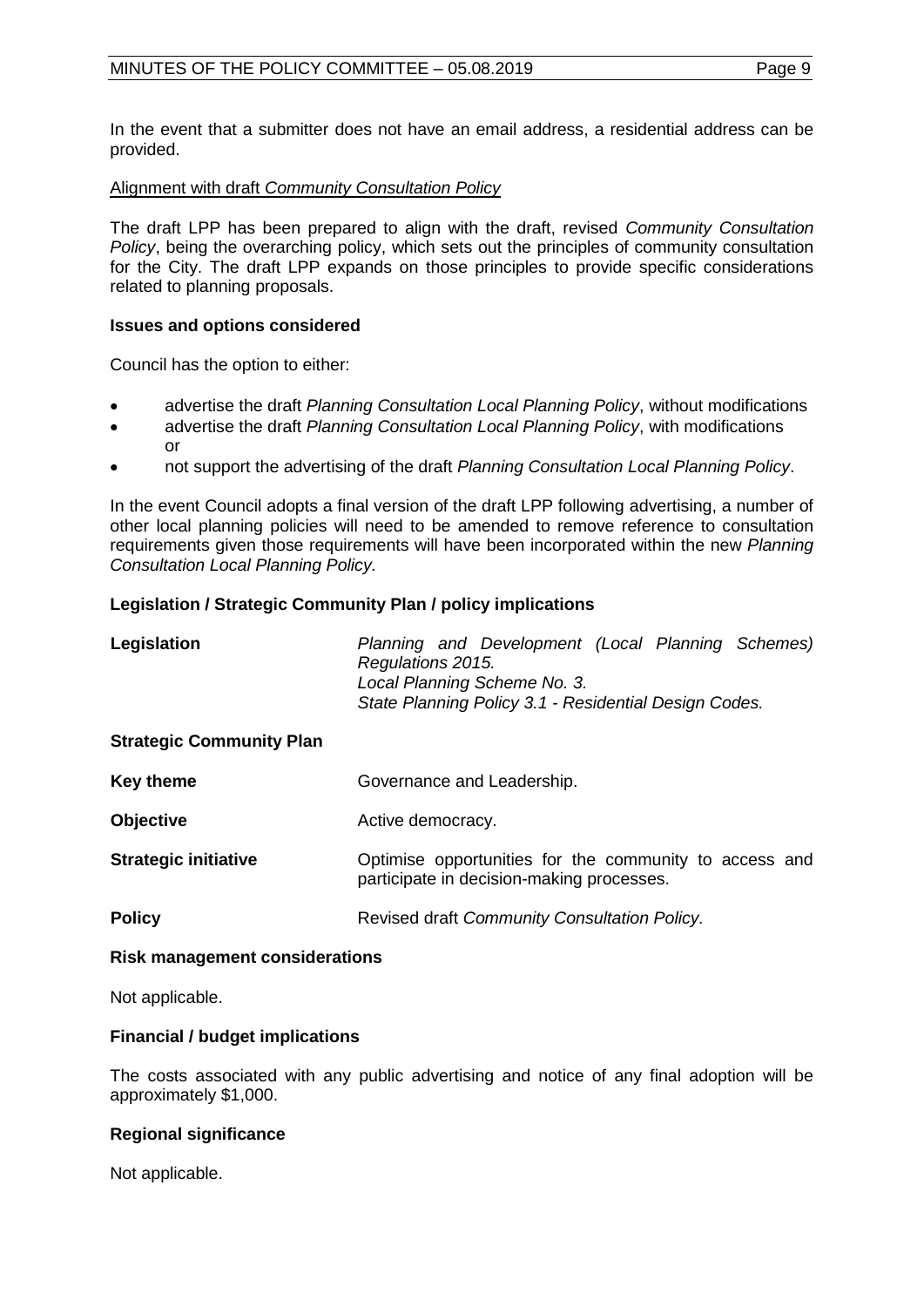#### **Sustainability implications**

Not applicable.

#### **Consultation**

The deemed provisions as set out in the *Planning and Development (Local Planning Schemes) Regulations 2015* require a new policy or major amendment to a policy to be advertised for public comment for a period of not less than 21 days. The policy is proposed to be advertised for 21 days as follows:

- a notice published in the local newspaper
- letter sent to registered resident and ratepayer groups
- a notice and documents placed on the City's website
- a notice on the City's social media platforms.

If, in the opinion of the City, the policy is inconsistent with any State planning policy, then notice of the proposed policy is to be given to the Western Australian Planning Commission. The proposed policy is not considered to be inconsistent with any State planning policy.

#### **COMMENT**

The draft LPP aims to provide clarity as to how planning applications are to be advertised for public comment. It is recommended that Council advertise the draft LPP for public comment for a period of 21 days.

#### **VOTING REQUIREMENTS**

Simple Majority.

**MOVED Cr Norman, SECONDED Cr McLean that Council in accordance with clauses 3 and 4 of Schedule 2 of the** *Planning and Development (Local Planning Schemes) Regulations 2015***, PREPARES and ADVERTISES the draft** *Planning Consultation Local Planning Policy***, as shown in Attachment 1 to this Report, for a period of 21 days.**

#### **The Motion was Put and CARRIED (5/0)**

**In favour of the Motion:** Crs Dwyer, Chester, McLean, Norman and Poliwka.

*Cr May entered the room at 6.00pm.*

*Appendix 1 refers*

*To access this attachment on electronic document, click here: [Attach1agnPOLICY190805.pdf](http://www.joondalup.wa.gov.au/files/committees/POLI/2019/Attach1agnPOLICY190805.pdf)*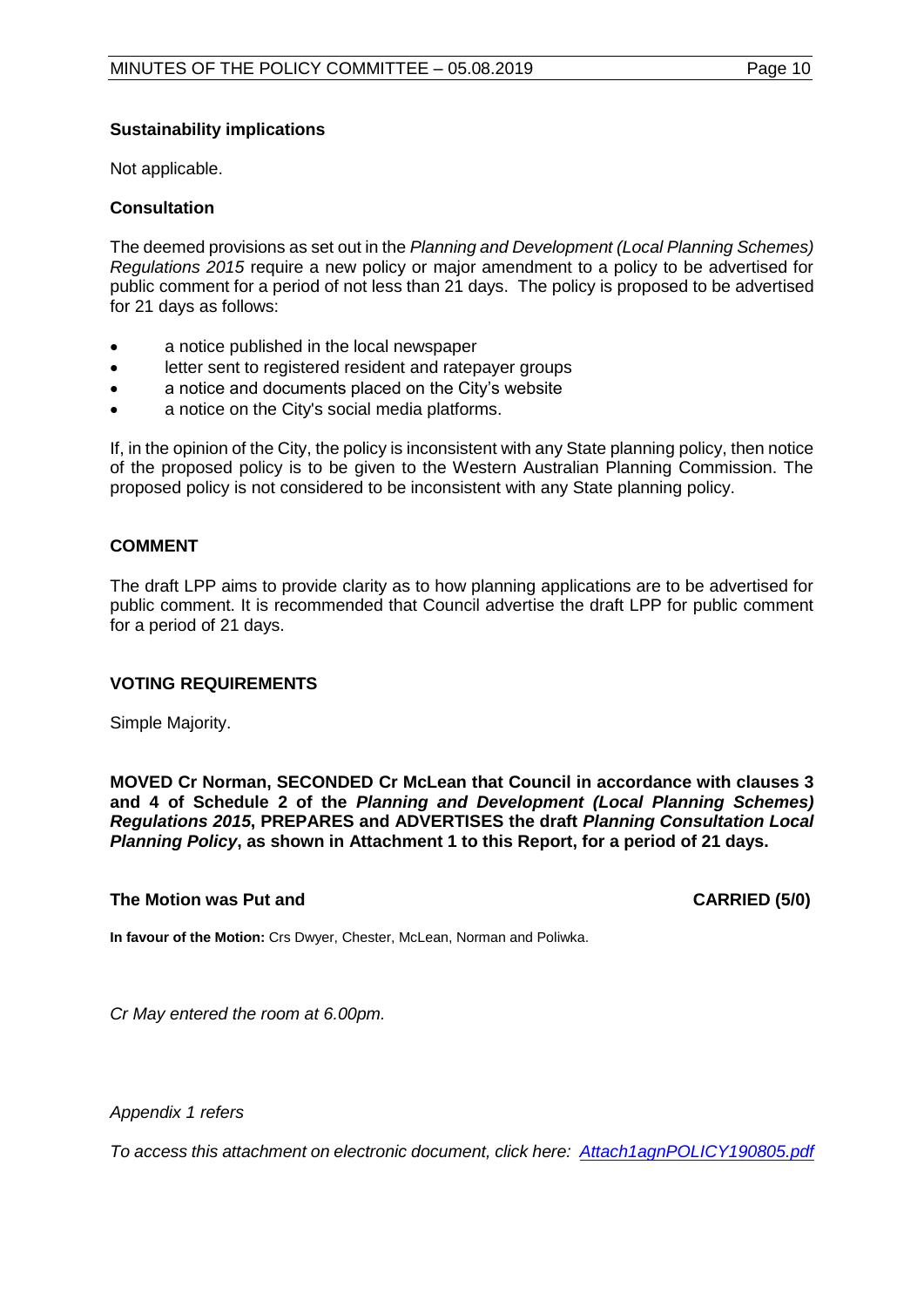## <span id="page-10-0"></span>**ITEM 2 REVIEW OF COMMUNITY CONSULTATION AND ENGAGEMENT POLICY**

| <b>WARD</b>                           | All                                                          |                                                                                                                                                                                                                                                           |  |
|---------------------------------------|--------------------------------------------------------------|-----------------------------------------------------------------------------------------------------------------------------------------------------------------------------------------------------------------------------------------------------------|--|
| <b>RESPONSIBLE</b><br><b>DIRECTOR</b> | Mr Jamie Parry<br>Governance and Strategy                    |                                                                                                                                                                                                                                                           |  |
| <b>FILE NUMBER</b>                    | 45153, 75521, 101515, 106742                                 |                                                                                                                                                                                                                                                           |  |
| <b>ATTACHMENT</b>                     | Attachment 1<br>Attachment 2<br>Attachment 3<br>Attachment 4 | <b>Revised Community Consultation Policy</b><br><b>Community Consultation Protocol</b><br>Existing Community Consultation and<br><b>Engagement Policy</b><br>Summary of Proposed Changes to the<br><b>Community Consultation and Engagement</b><br>Policy |  |
| <b>AUTHORITY / DISCRETION</b>         | schemes and policies.                                        | Legislative - includes the adoption of local laws, planning                                                                                                                                                                                               |  |

#### **PURPOSE**

For Council to adopt the revised *Community Consultation Policy*.

#### **EXECUTIVE SUMMARY**

At its meeting held on 19 October 2010 (CJ174-10/10 refers), Council adopted the *Community Consultation and Engagement Policy* after revoking the *Public Participation Policy*. At its meeting held on 15 May 2012 (CJ093-05/12 refers), Council reviewed the policy as part of a bulk Policy Manual review and has remained unchanged since that time.

The review was conducted to ensure that the policy:

- reflects contemporary consultation methodology
- promotes practices that are consistent and of high quality
- reflects current City processes.

The review also sought to update operational procedures and ensure alignment with the draft *Planning Consultation Local Planning Policy*.

Key changes proposed include the following:

• References to "engagement" have been removed and "community consultation" has been defined as "*any activity which seeks feedback from community members to inform decision-making"*.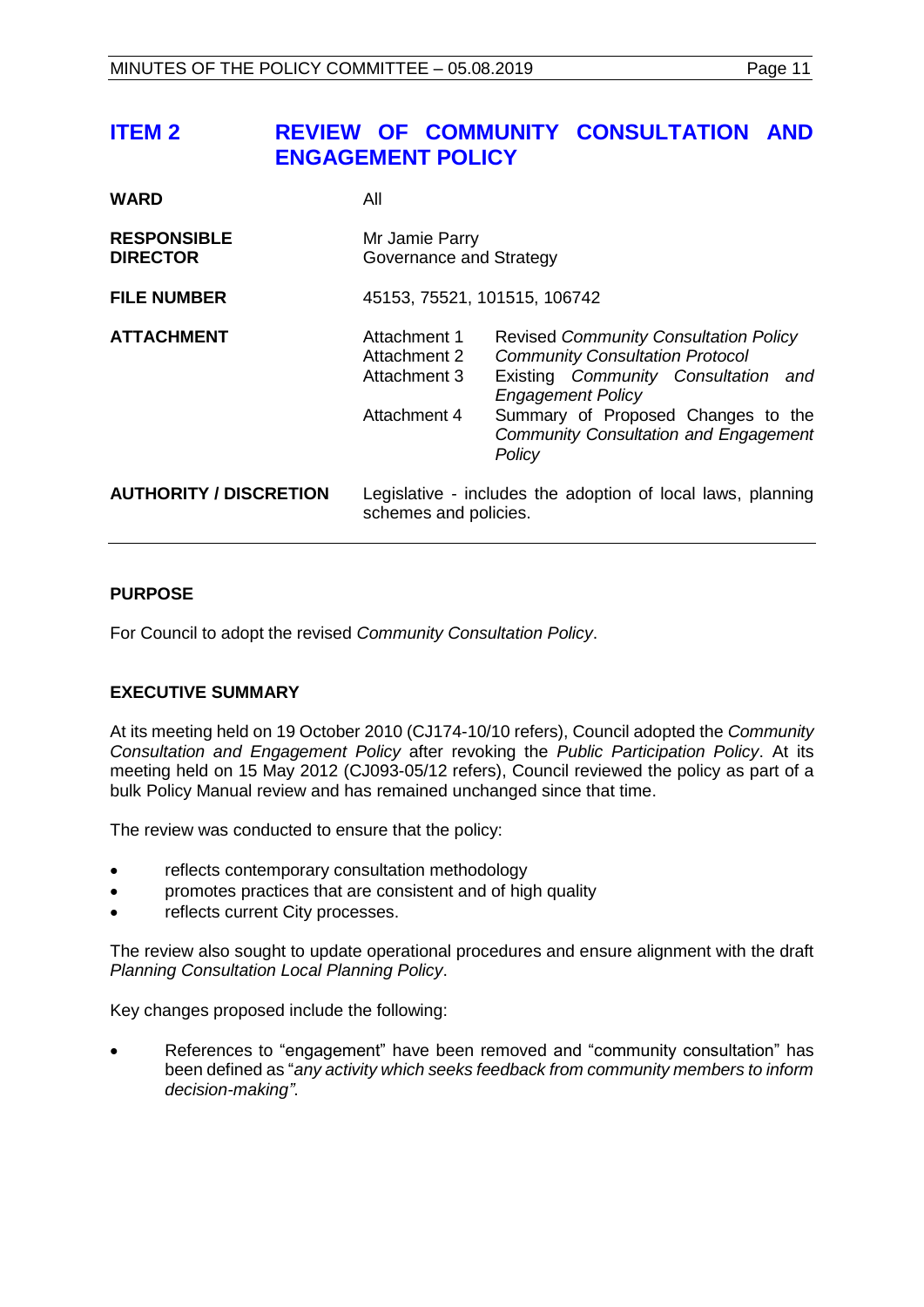• The requirements for a minimum 21-day duration for consultation activities and a prohibition on consultation activities during the summer Council break have been removed and replaced with a more holistic statement:

*"The City will ensure that the timing and duration of consultation activities has due*  regard for conflicting priorities such as public holidays, school holidays, Council *elections and/or other consultation activities.*"

• Detailed operational references have been removed from the policy.

The proposed changes reflect the contemporary way in which the City consults with the community, including greater use of face-to-face interactions, as well as online and digital platforms, and less dependency on formal written submissions.

#### *It is therefore recommended that Council:*

- *1 ADOPTS the revised Community Consultation Policy provided as Attachment 1 to this Report;*
- *2 NOTES the Community Consultation Protocol provided as Attachment 2 to this Report.*

#### **BACKGROUND**

#### *Community Consultation and Engagement Policy*

The City has had a policy relating to community consultation since the transfer of the policy manual from the former City of Wanneroo. The *Public Participation Policy* was endorsed at the Meeting of Joint Commissioners in June 1999 (CJ213-06/99 refers) and was reviewed with minor amendments at the Council meeting held on 19 September 2006 (CJ156-09/06 refers). At its meeting held on 19 October 2010 (CJ174-10/10 refers), Council revoked the *Public Participation Policy* and adopted the *Community Consultation and Engagement Policy*. This policy was then reviewed by Council as part of a bulk Policy Manual Review at its meeting held on 15 May 2012 (CJ093-05/12 refers) and has remained unchanged since that time. The existing policy is provided as Attachment 3 to this Report.

#### *Community Consultation Protocol*

The City has an internal *Community Consultation Protocol* which guides the implementation of the *Community Consultation and Engagement Policy*. This is provided for reference as Attachment 2 to this Report.

#### *Planning Consultation Local Planning Policy*

Further to the City's existing *Community Consultation and Engagement Policy* and *Community Consultation Protocol*, Council requested the preparation of a *Planning Consultation Policy* at its meeting held on 21 November 2017 (CJ177-11/17 refers). This policy will address community consultation on planning proposals specifically.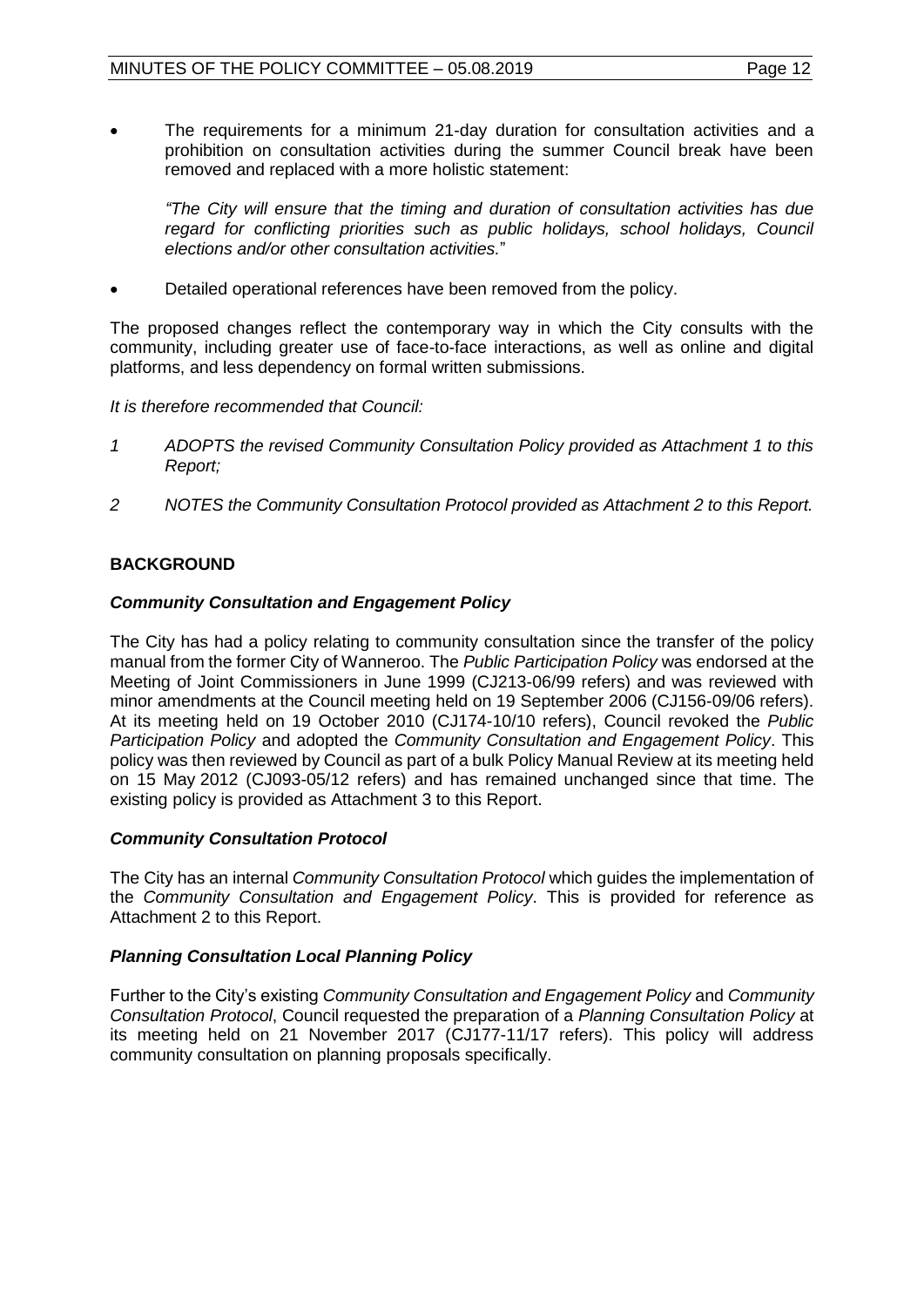#### **DETAILS**

City of Joondalup policies are generally reviewed at least every five years to ensure ongoing applicability and relevance. As such, it was considered timely to review the *Community Consultation and Engagement Policy* to ensure it:

- reflects contemporary consultation methodology
- promotes practices that are consistent and of high quality
- reflects current City processes.

The review also sought to update operational procedures and ensure alignment with the draft *Planning Consultation Local Planning Policy*.

#### **Review outcomes**

In reviewing the *Community Consultation and Engagement Policy*, the following issues were identified:

- The terms "consultation" and "engagement" are not clearly defined and may be causing confusion.
- The focus of the policy is centred around written submissions (for example questionnaires) and does not adequately address more contemporary consultation methodology (for example meetings, focus groups, interviews, forums, workshops, online methods and the like).
- A number of sections of the policy are very detailed and operational and do not allow enough flexibility to address the range of matters the City now consults the community on.
- The policy includes a section related to "community education" and "active citizenship" which is not considered appropriate for a policy on community consultation.

#### **Proposed changes**

To address the above identified issues, a number of changes are proposed to the *Community Consultation and Engagement Policy*. These proposed changes are described in detail in Attachment 4 to this Report and key changes are summarised below:

- References to "engagement" have been removed and "community consultation" has been defined as "*any activity which seeks feedback from community members to inform decision-making"*. Specified in this way, the revised policy does not cover general communication (for example notifications, community education, advertising, "informing", and the like), or unsolicited feedback (for example general emails, letters, social media posts, phone calls and the like). This will provide greater clarity to City staff, Elected Members and the community on what the City's intentions are regarding community consultation. The title of the policy has also been adjusted to reflect this.
- The requirements for a minimum 21-day duration for consultation activities and a prohibition on consultation activities during the summer Council break have been removed and replaced with a more holistic statement:

*"The City will ensure that the timing and duration of consultation activities has due regard for conflicting priorities such as public holidays, school holidays, Council elections and/or other consultation activities."*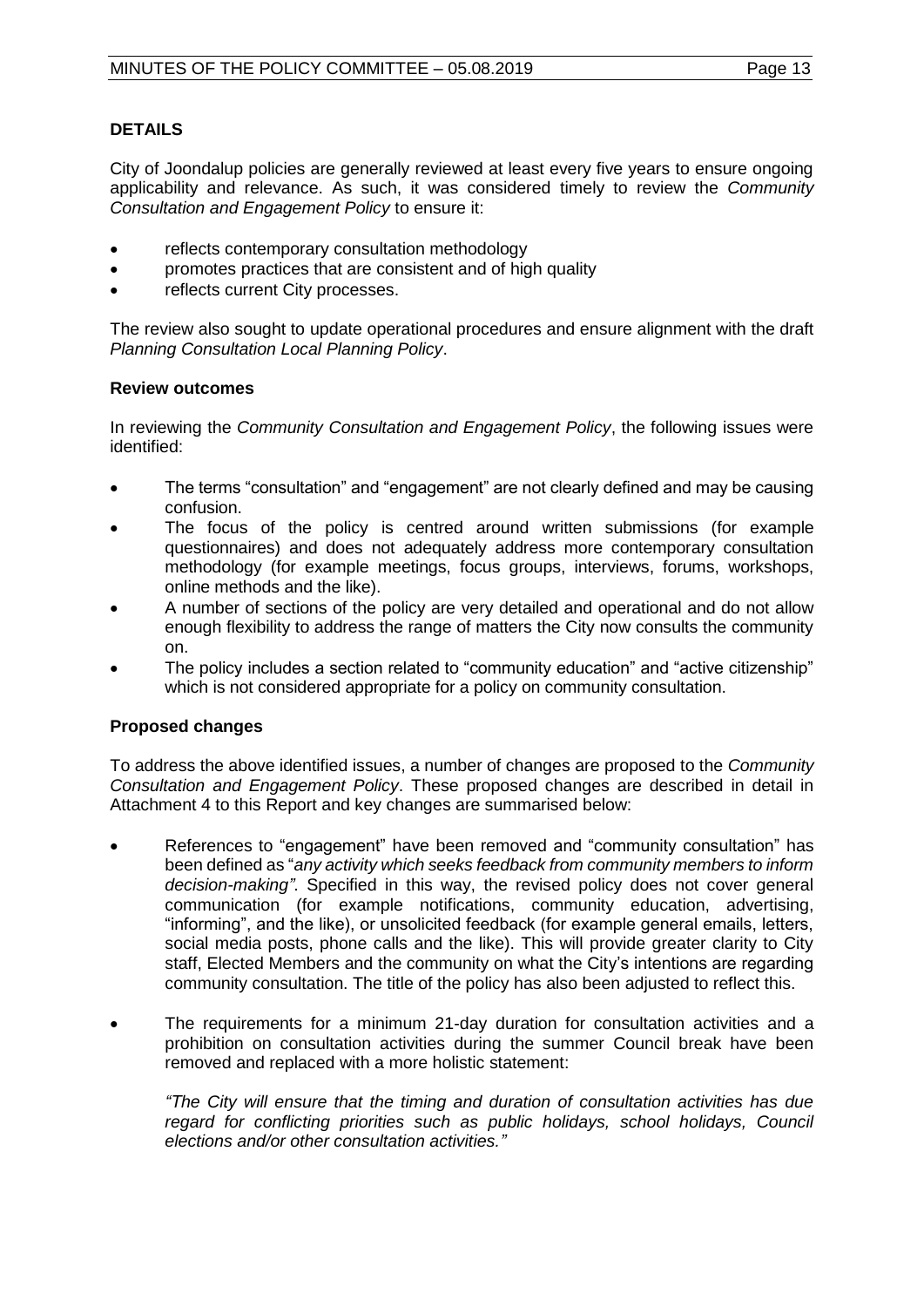This will provide flexibility for non-written feedback (for example meetings, focus groups, interviews, forums, workshops, online methods and the like) and ensure that these are adequately covered by the policy.

• Detailed, operational references have been removed from the policy. This will ensure the City's position and internal procedures are up-to-date and align to current City practices. This will also ensure that the City's approach to community consultation is undertaken in a consistent and high quality manner.

In addition to these key changes, minor updates have been made to wording and administrative processes to ensure the policy provides a clear and unambiguous statement to the community.

#### **Local government benchmarking**

Benchmarking of other local government consultation policies was undertaken to inform the review of the City's *Community Consultation and Engagement Policy*. Of the 28 local governments in the Perth metropolitan area, 16 have a policy relating to community consultation and 12 have no related policy. A selection of these policies is summarised in the table below.

This benchmarking demonstrates that there is a broad and varied interpretation of what community consultation is and how it should be conducted across local governments. The majority of existing local government policies have varied levels of procedural and operational detail, and many reference external frameworks and standards (including from the International Association for Public Participation Australia and AccountAbility). Further, most are limited in scope primarily to written forms of feedback, and do not reflect or incorporate contemporary consultation methodology. With this in mind, appropriate content from these policies has been considered and incorporated into the revised City of Joondalup *Community Consultation Policy*.

| Local<br>government: | <b>Related</b><br>policy: | <b>Policy details:</b>                                                                                                                                                                                                                                                                      |  |
|----------------------|---------------------------|---------------------------------------------------------------------------------------------------------------------------------------------------------------------------------------------------------------------------------------------------------------------------------------------|--|
| City of Canning      | No.                       |                                                                                                                                                                                                                                                                                             |  |
| City of Cockburn     | Yes                       | <b>Community Engagement Policy:</b><br>States an overall commitment<br>community<br>to<br>engagement.<br>Restates the Core Values of the International<br>Association for Public Participation Australia.<br>References a Community Engagement Framework<br>(internal document).            |  |
| City of Mandurah     | <b>No</b>                 | ٠                                                                                                                                                                                                                                                                                           |  |
| City of Melville     | Yes                       | Stakeholder Engagement Policy.<br>States an overall commitment to<br>stakeholder<br>engagement.<br>Restates Core Values of the International Association<br>for Public Participation Australia.<br>Restates the Principles of the AccountAbility AA1000<br>Stakeholder Engagement Standard. |  |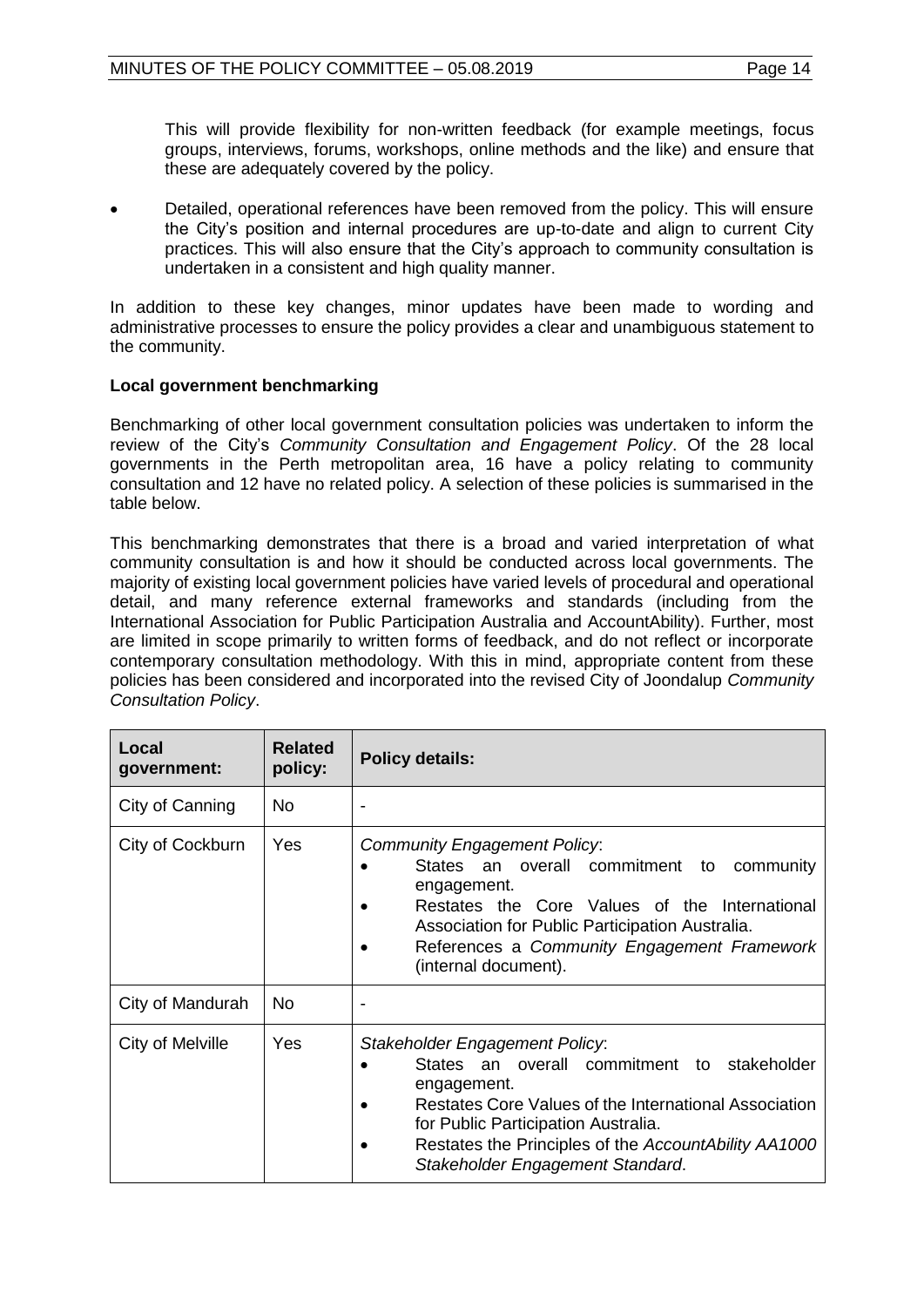| Local<br>government: | <b>Related</b><br>policy: | <b>Policy details:</b>                                                                                                                                                                                                                                                                                     |  |
|----------------------|---------------------------|------------------------------------------------------------------------------------------------------------------------------------------------------------------------------------------------------------------------------------------------------------------------------------------------------------|--|
| City of Perth        | Yes                       | <b>Community Participation Policy:</b><br>States that the City will hold community forums,<br>establish special interest/advisory groups<br>and<br>compile a database of community members.                                                                                                                |  |
| City of Stirling     | No.                       | $\overline{\phantom{a}}$                                                                                                                                                                                                                                                                                   |  |
| City of Vincent      | Yes                       | <b>Community Consultation Policy:</b><br>States an overall commitment<br>community<br>to<br>consultation.<br>Lists specific circumstances when the City will and will<br>not consult with the community.<br>States detailed principles of community consultation.<br>Lists detailed operational processes. |  |
| City of Wanneroo     | Yes                       | <b>Community Engagement Policy.</b><br>States an overall commitment to<br>community<br>engagement.<br>States principles of community engagement.<br>Lists detailed operational processes and internal roles<br>and responsibilities.                                                                       |  |

#### **Issues and options considered**

Council has the option to either:

- adopt the revised *Community Consultation Policy*
- suggest further modifications to the revised *Community Consultation Policy* or
- retain the existing *Community Consultation and Engagement Policy*.

The recommended option is is to ADOPT the revised *Community Consultation Policy*.

#### **Legislation / Strategic Community Plan / Policy implications**

| Legislation | Dog Act 1976.                 |                                                             |  |  |          |
|-------------|-------------------------------|-------------------------------------------------------------|--|--|----------|
|             | Land Administration Act 1997. |                                                             |  |  |          |
|             | Local Government Act 1995.    |                                                             |  |  |          |
|             | Regulations 2015.             | Planning and Development (Local Planning                    |  |  | Schemes) |
|             |                               | Integrated Planning and Reporting Framework and Guidelines. |  |  |          |

#### **Strategic Community Plan**

**Key theme Governance and Leadership.**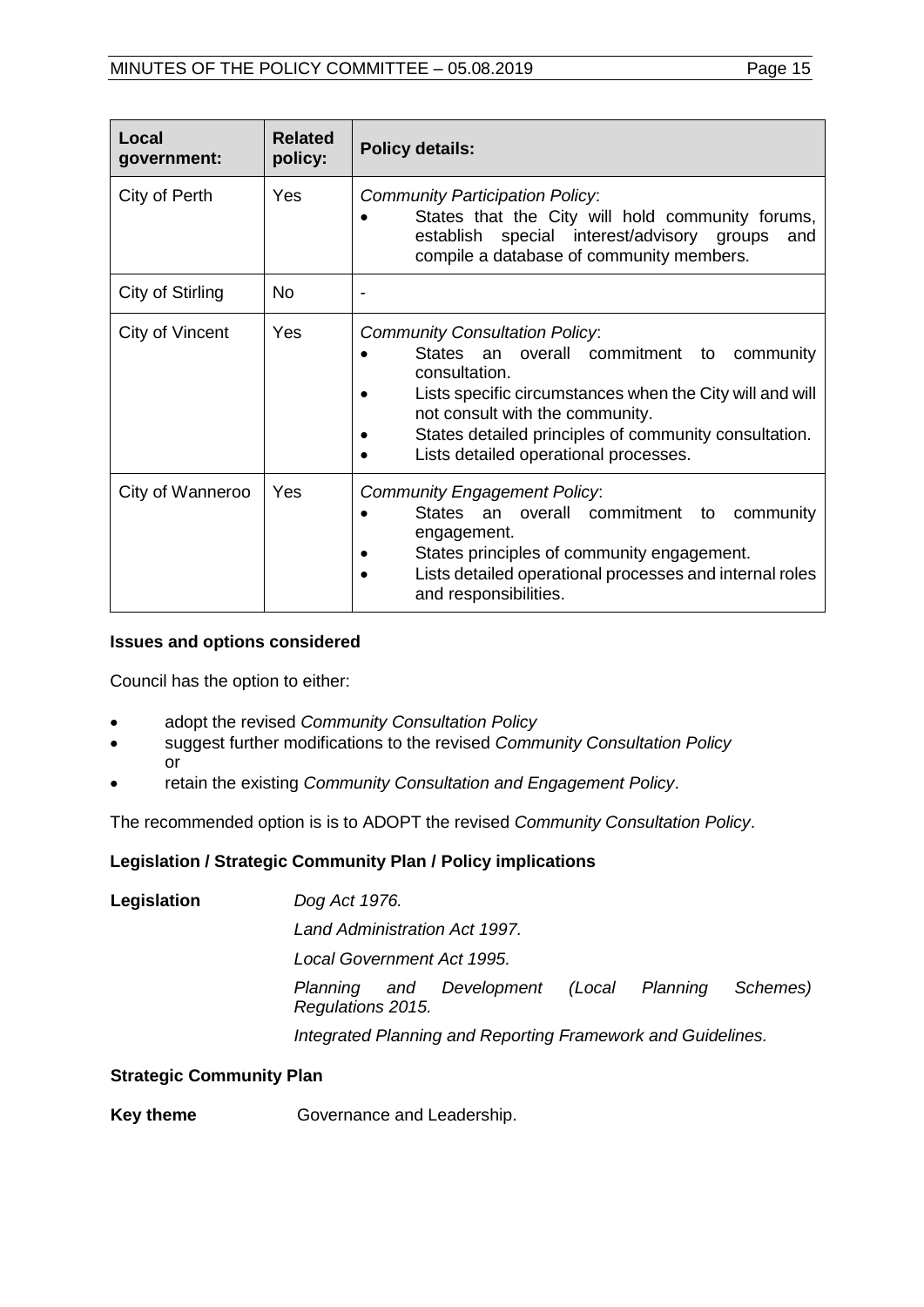| <b>Objective</b>            | Active democracy.                                                                                                  |
|-----------------------------|--------------------------------------------------------------------------------------------------------------------|
|                             | To have a community that actively engages with the City to achieve<br>consensus and legitimacy in decision-making. |
| <b>Strategic initiative</b> | Fully integrate community consultation practices into City activities.                                             |
|                             | Optimise opportunities for the community to access and participate in<br>decision-making processes.                |
|                             | Adapt to community preferences for engagement formats.                                                             |
| <b>Policy</b>               | <b>Community Engagement and Consultation Policy.</b>                                                               |

#### **Risk management considerations**

The *Community Consultation and Engagement Policy* has been reviewed to reflect a broader position on the City's commitment to consulting with the community. If the revised policy is not adopted, there is a risk that the City will be limited to a narrow selection of consultation methodologies, which may not be appropriate for the community, the target audience or the matter in question. This, in turn, could result in community consultation that is delivered poorly, damaging community perceptions of the City and leading to outcomes and results that are not useful or meaningful.

#### **Financial / budget implications**

Financial implications associated with community consultation activities are considered during the annual budget planning process.

#### **Regional significance**

Not applicable.

#### **Sustainability implications**

Not applicable.

#### **Consultation**

The City undertakes community consultation on a variety of matters throughout the year and via a range of different methodologies. Feedback gained through these processes indicates that there is significant community interest in, and desire for more flexible and more meaningful consultation opportunities. The City's Strategic Community Reference Group has also strongly reaffirmed this through its meeting held in March 2017 meeting on Community Engagement and Communication Practices, and its meeting held in November 2018 meeting on Youth Engagement.

#### **COMMENT**

In recent years, community expectations around local government consultation practices have shifted significantly. Members of the community have an increased interest in the issues that affect them and an increased desire to be involved in the decision-making process. Further, the ways in which the community wish to engage with local government continue to evolve, and many community members no longer want to be limited to formal, written submissions.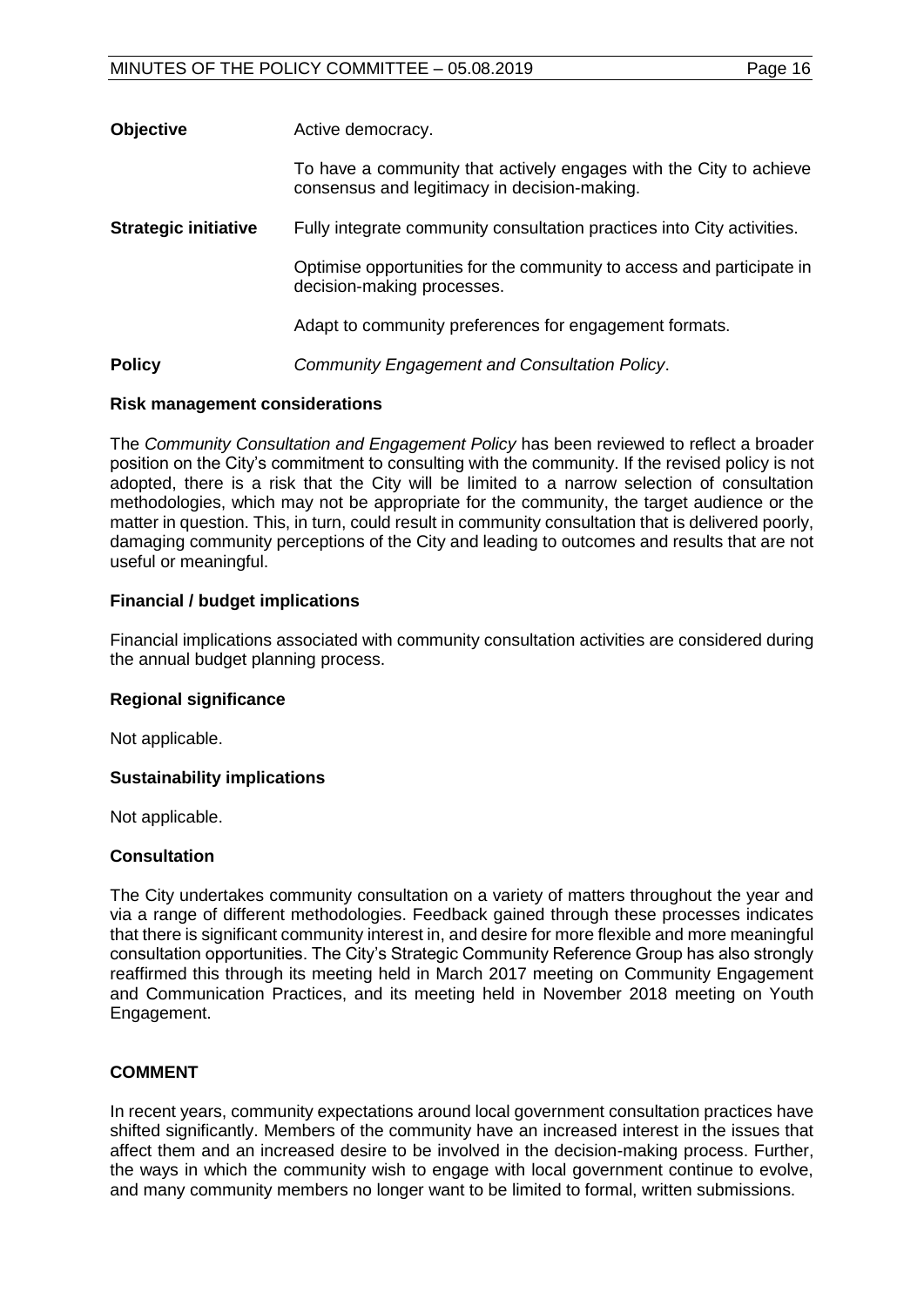It is therefore crucial that the City has an appropriate policy in place that enshrines the principles of community consultation in a clear and transparent manner. It is also essential that the City responds to the community's desire for more contemporary consultation methodology and greater flexibility in the way feedback is collected.

The revised *Community Consultation Policy* and internal *Community Consultation Protocol* have been developed to reflect best practice and ensure internal processes deliver consistent, effective and professional community consultation across the City of Joondalup.

### **VOTING REQUIREMENTS**

Simple Majority.

**MOVED Cr Chester, SECONDED Cr Poliwka that Council:**

- **1 ADOPTS the revised** *Community Consultation Policy* **provided as Attachment 1 to this Report;**
- **2 NOTES the** *Community Consultation Protocol* **provided as Attachment 2 to this Report.**

#### **The Motion was Put and CARRIED (5/0)**

**In favour of the Motion:** Crs Dwyer, Chester, McLean, Norman and Poliwka.

*The Director Planning and Community Development and Manager Planning Services left the room at 6.23pm.*

*Appendix 2 refers*

*To access this attachment on electronic document, click here: [Attach2agnPOLICY190805.pdf](http://www.joondalup.wa.gov.au/files/committees/POLI/2019/Attach2agnPOLICY190805.pdf)*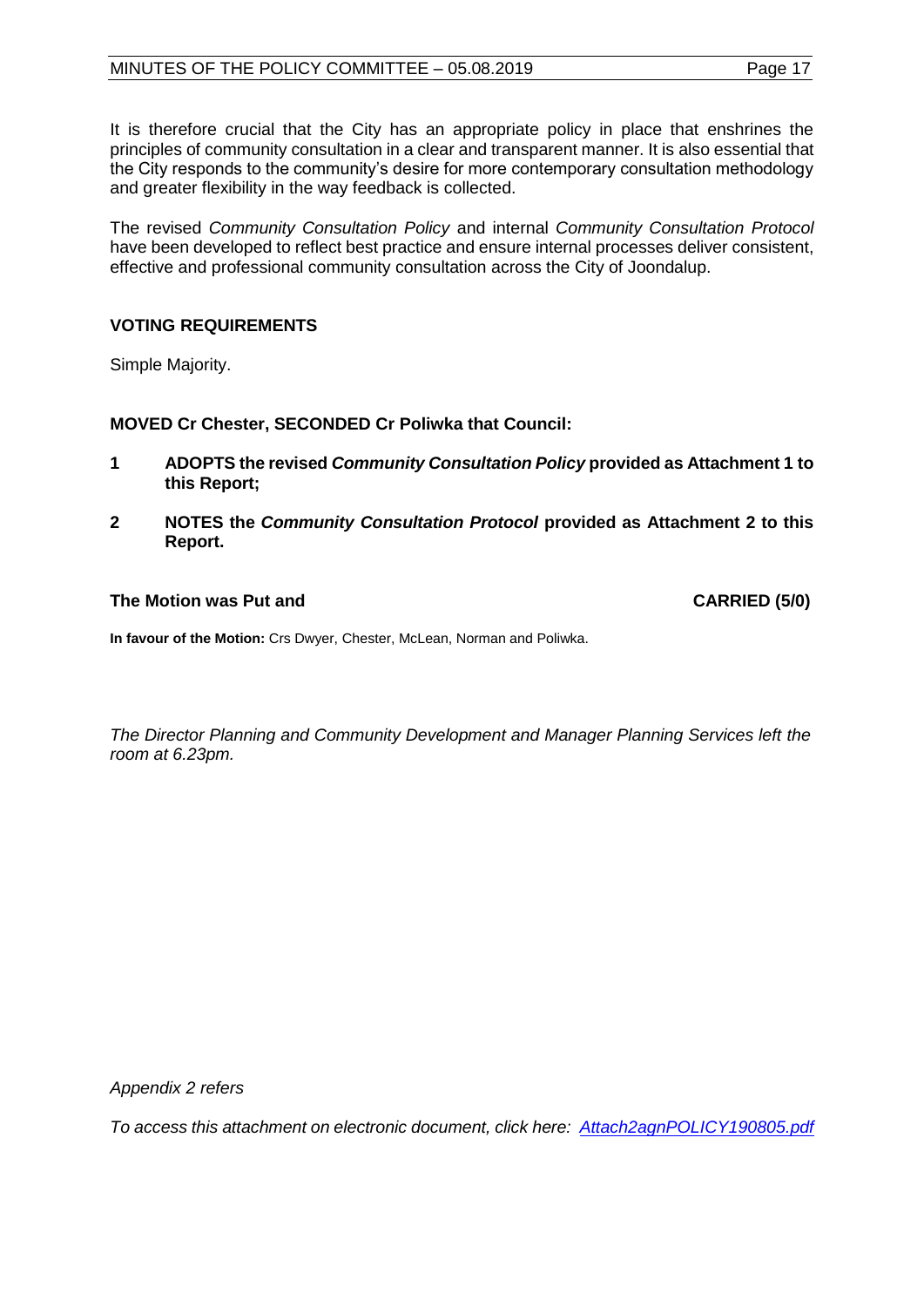## <span id="page-17-0"></span>**ITEM 3 RECORDS MANAGEMENT POLICY REVIEW**

| <b>WARD</b>                           | All                                                                                  |                                                                               |
|---------------------------------------|--------------------------------------------------------------------------------------|-------------------------------------------------------------------------------|
| <b>RESPONSIBLE</b><br><b>DIRECTOR</b> | Mr Jamie Parry<br>Governance and Strategy                                            |                                                                               |
| <b>FILE NUMBER</b>                    | 26542, 101515                                                                        |                                                                               |
| <b>ATTACHMENT</b>                     | Attachment 1<br>Attachment 2                                                         | Revised Records Management Policy<br><b>Current Records Management Policy</b> |
| <b>AUTHORITY / DISCRETION</b>         | Legislative - includes the adoption of local laws, planning<br>schemes and policies. |                                                                               |

#### **PURPOSE**

For Council to adopt the revised *Records Management Policy* following an update to the WA State Records Office Digitization Specification guideline document.

#### **EXECUTIVE SUMMARY**

In May 2018, the WA State Records Office announced that the *Digitization Specification Guideline* document had been updated in relation to specifications for reproductions of receipts/proof of purchase records. The *Digitization Specification Guideline* document must be utilised by all local government authorities that implement the *General Disposal Authority for Source Records*; the official and continuing authority that allows for the legal destruction of source records that have been successfully reproduced (digitised).

As a result, the City's *Records Management Policy* will require minor amendments, namely:

- expand definition of a corporate record to outline that it may include hard copy documents, online transactions or digital records
- include *Electronic Transactions Act 2011* to list legislation that the City will act in accordance with in relation to general recordkeeping
- include reference to *General Disposal Authority for Source Records* which the City will act in accordance with in relation to Destruction
- include *City of Joondalup Record Keeping Plan* as 'Related Documentation'.

*It is therefore recommended that Council ADOPTS the revised Records Management Policy shown at Attachment 1 to this Report.*

#### **BACKGROUND**

At its meeting held on 9 March 2004 (CJ040-03/04 refers)*,* the Joint Commissioners adopted the *Recordkeeping Responsibilities Policy* as part of the *Recordkeeping Plan* required by the *State Records Act 2000*. The policy was then reviewed as part of the Policy Manual Review in 2005 with minor amendments and a change of title. The *Records Management Policy* was adopted by Council at its meeting held on 11 October 2005 (CJ206-10/05 refers).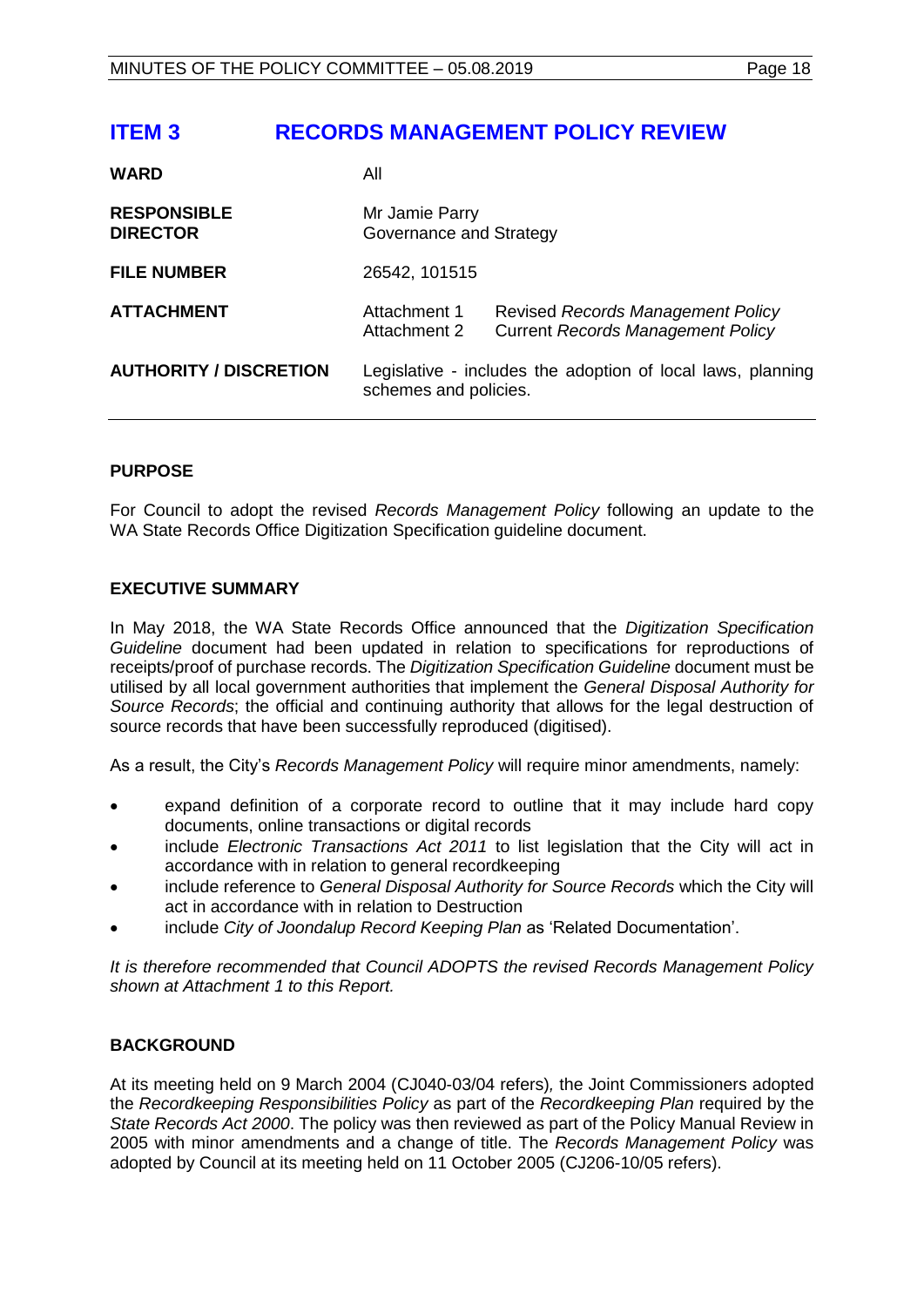In 2012, the *Records Management Policy* was again reviewed for relevance and to update the policy format into a new template. Minor reviews were also conducted to update reference documentation and create consistency with other City policies. At its meeting held on 15 May 2012 (CJ093-05/12 refers), Council subsequently adopted the revised *Records Management Policy*.

The policy was reviewed with minor amendments as part of the Policy Manual Review in 2017 and has remained unchanged since then.

### **DETAILS**

Since the *Records Management Policy* was last reviewed in 2017, there have been some changes to the legislative requirements of local governments in relation to the management of corporate records.

In May 2018, the WA State Records Office announced that the *Digitization Specification Guideline* document had been updated in relation to specifications for reproductions of receipts/proof of purchase records. The *Digitization Specification Guideline* document must be utilised by all local government authorities that implement the *General Disposal Authority for Source Records*; the official and continuing authority that allows for the legal destruction of source records that have been successfully reproduced (digitised).

#### Proposed Amendments

Following an update to the WA State Records Office *Digitization Specification Guideline* document, the City's *Records Management Policy* requires minor amendments to ensure these changes are reflected. These include the following:

- The definition of a corporate record has been expanded to clarify that it may include hard copy documents, online transactions or digital records.
- The *Electronic Transactions Act 2011* has been included in the list of legislation that the City will act in accordance with in relation to general record keeping.
- In section 4.3, the *General Disposal Authority for Source Records* has been included alongside the *General Disposal Authority for Local Government Records*; both of which the City will act in accordance with in relation to destruction of records.
- The City's *Record Keeping Plan* has been included in the 'Related Documentation' section to reflect its important role as a driver of best practice record keeping for the organisation.

#### **Issues and options considered**

Council has the option to:

- adopt the revised *Records Management Policy*, as shown in Attachment 1 to this Report
- suggest further modifications to the revised *Records Management Policy* or
- retain the *Records Management Policy*, as shown in Attachment 2 to this Report.

The recommended option is to adopt the revised *Records Management Policy.*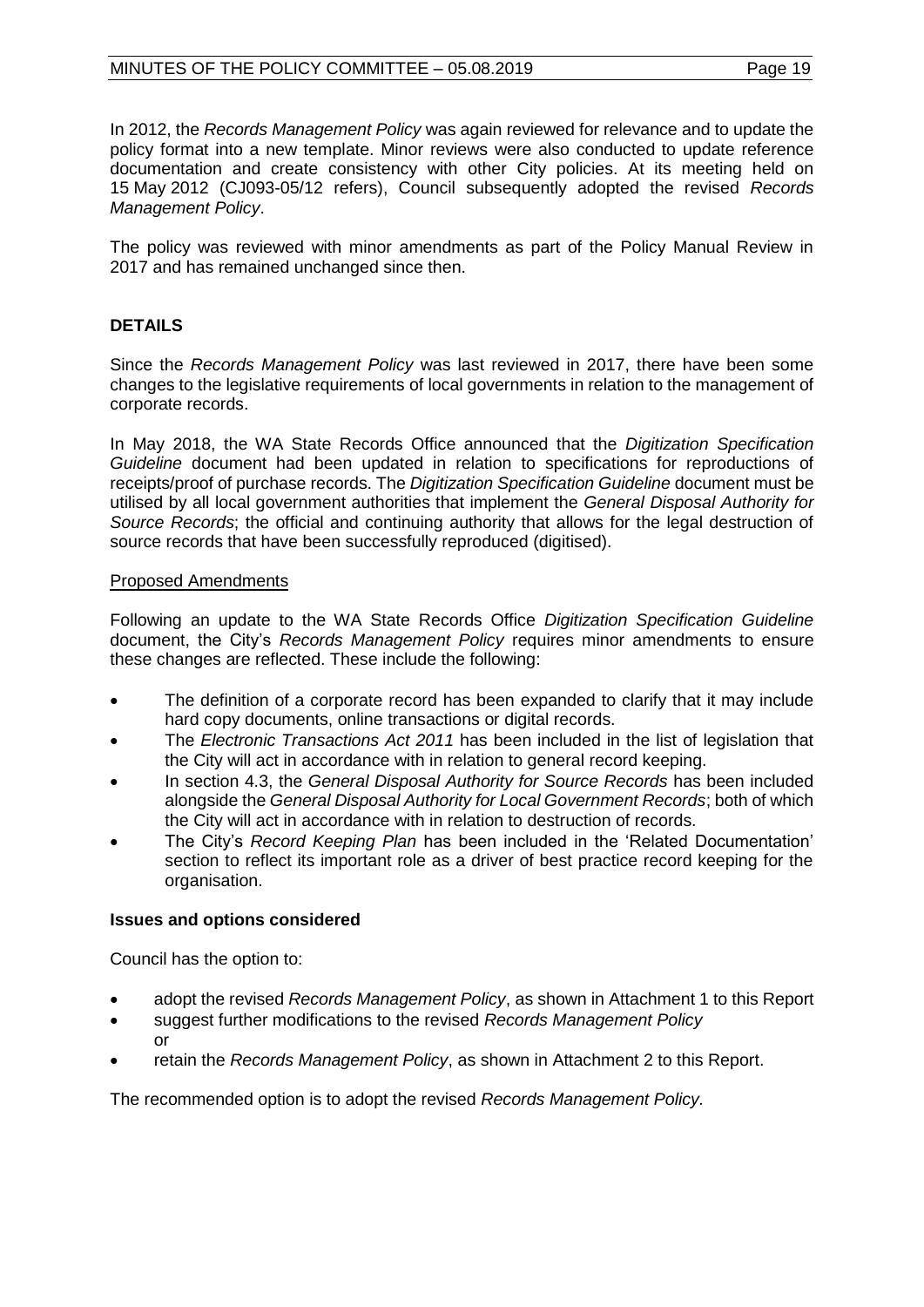#### **Legislation / Strategic Community Plan / Policy implications**

| Legislation | Evidence Act 1906.                           |
|-------------|----------------------------------------------|
|             | Freedom of Information Act 1992.             |
|             | Local Government Accounting Directions 1994. |
|             | Local Government Act 1995.                   |
|             | State Records Act 2000.                      |
|             | Electronic Transactions Act 2011.            |

#### **Strategic Community Plan**

- **Key theme Governance and Leadership.**
- **Objective Corporate capacity.**

Effective representation.

**Strategic initiative** Continuously strive to improve performance and service delivery across all corporate functions.

> Demonstrate accountability through robust reporting that is relevant and easily accessible by the community.

> Ensure the elected body has a comprehensive understanding of its roles and responsibilities.

**Policy** *Records Management Policy.* 

#### **Risk management considerations**

Adoption of the revised *Records Management Policy* will mitigate the risks associated with the City not having appropriate procedures in place to correctly manage corporate records.

#### **Financial / budget implications**

There are no anticipated financial or budget implications.

#### **Regional significance**

Not applicable.

#### **Sustainability implications**

Not applicable.

#### **Consultation**

Not applicable.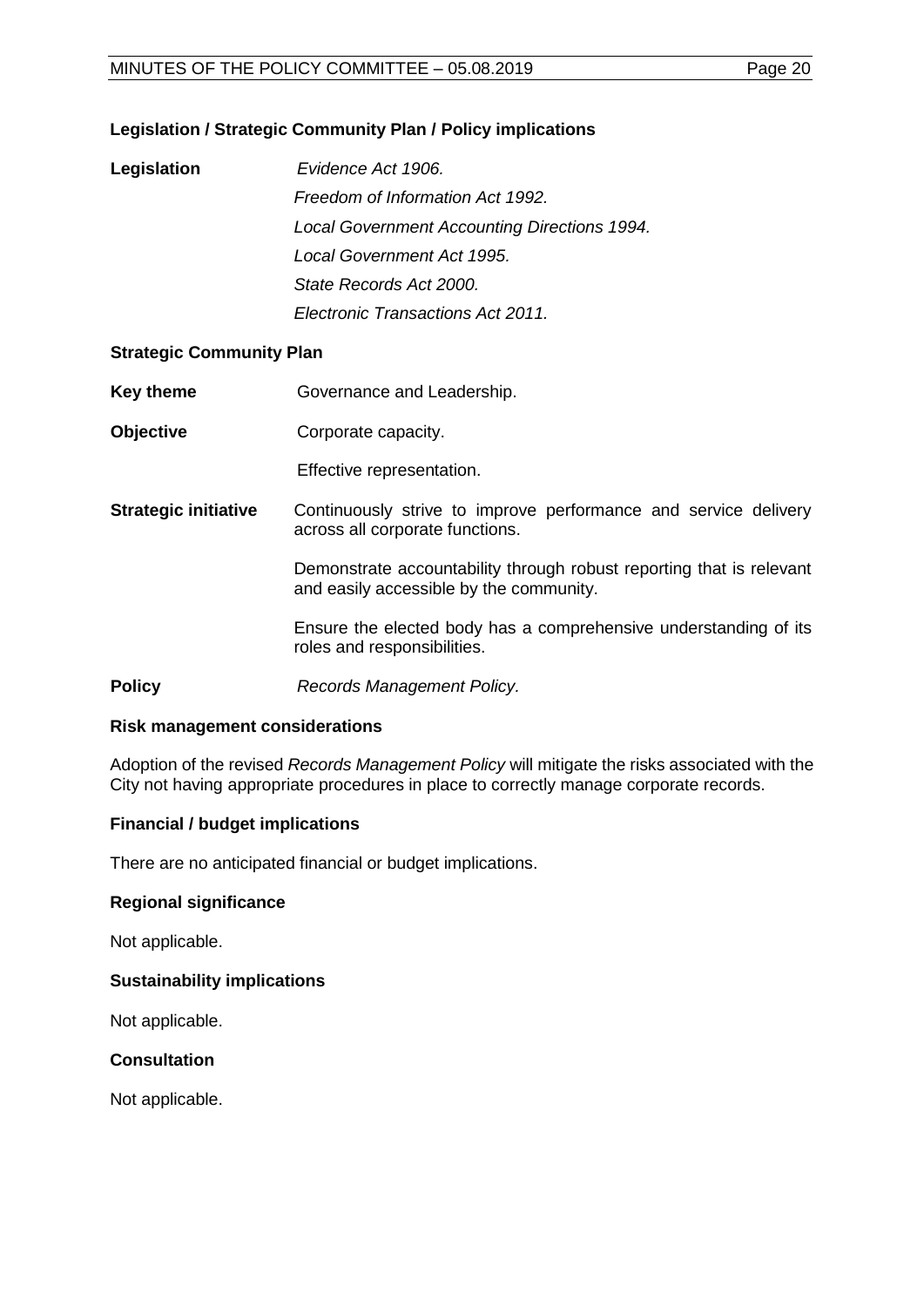#### **COMMENT**

The *Records Management Policy* provides guidance to City staff, contractors and Elected Members regarding the storage, access and destruction of records. The policy amendments will allow the City to continue to effectively manage City records, while also clarifying the content of the policy and removing operational content. As such, it is considered appropriate that the revised *Records Management Policy* is adopted by Council.

#### **VOTING REQUIREMENTS**

Simple Majority.

**MOVED Cr Poliwka, SECONDED Cr McLean that Council ADOPTS the revised** *Records Management Policy* **as detailed in Attachment 1 of this Report.**

#### **The Motion was Put and CARRIED (5/0)**

**In favour of the Motion:** Crs Dwyer, Chester, McLean, Norman and Poliwka.

*Appendix 3 refers*

*To access this attachment on electronic document, click here: [Attach3agnPOLICY190805.pdf](http://www.joondalup.wa.gov.au/files/committees/POLI/2019/Attach3agnPOLICY190805.pdf)*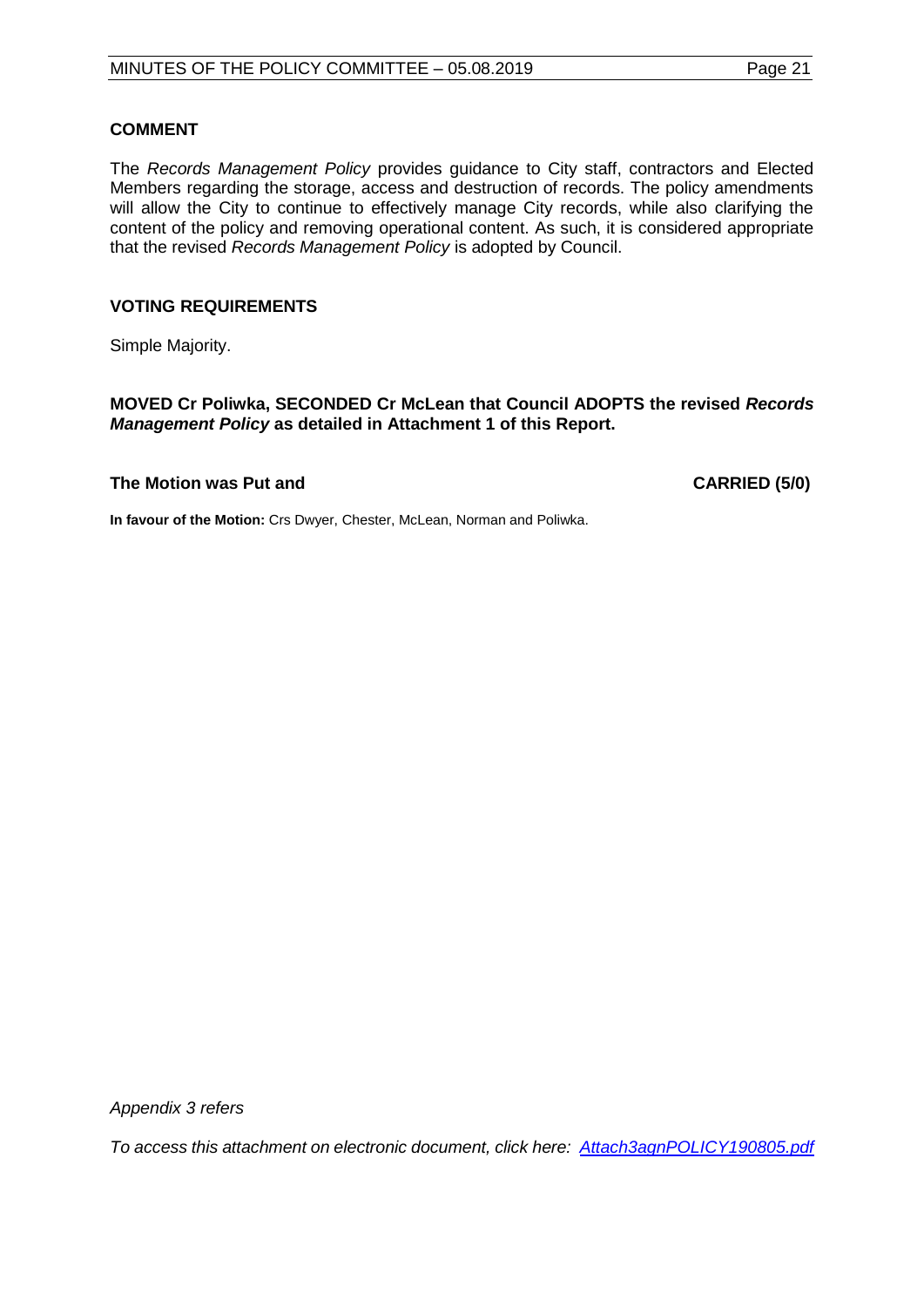## <span id="page-21-0"></span>**ITEM 4 VISUAL ARTS COMMISSIONING PROGRAM 2020-21 – WESTERN AUSTRALIAN PROPOSED ARTISTS**

| WARD                                  | All                                                          |                                                                                                                                                                                                                              |  |
|---------------------------------------|--------------------------------------------------------------|------------------------------------------------------------------------------------------------------------------------------------------------------------------------------------------------------------------------------|--|
| <b>RESPONSIBLE</b><br><b>DIRECTOR</b> | Mr Mike Tidy<br><b>Corporate Services</b>                    |                                                                                                                                                                                                                              |  |
| <b>FILE NUMBER</b>                    | 14158, 101515                                                |                                                                                                                                                                                                                              |  |
| <b>ATTACHMENTS</b>                    | Attachment 1<br>Attachment 2<br>Attachment 3<br>Attachment 4 | Paul Kaptein Proposal<br>Simon Gilby Proposal<br>Monique Tippett Proposal<br>Summary of proposals from other Artists<br>(Please Note: The Attachments are confidential and will<br>appear in the official Minute Book only). |  |
| <b>AUTHORITY / DISCRETION</b>         | amending budgets.                                            | Executive - The substantial direction setting and oversight<br>role of Council, such as adopting plans and reports,<br>accepting tenders, directing operations, setting and                                                  |  |

#### **PURPOSE**

For Council to select one of the three shortlisted Western Australian artists for the *Visual Arts Commissioning Program* 2020-21.

#### **EXECUTIVE SUMMARY**

At its meeting held on 19 April 2011 (CJ064-04/11 refers), Council agreed to establish an annual *Visual Art Commissioning Program* designed to commission artists to develop an artwork documenting and capturing the iconic landmarks and people who represent the City of Joondalup to be acquired for the City's art collection. The value of this commission is \$15,000 per annum and the three year cycle dictates that a Western Australian artist is due to be commissioned in 2020-21.

At its meeting held on 28 June 2016 (CJ100-06/16 refers), Council endorsed the proposal to alternate between an annual artwork commission from a high profile Western Australian artist in one year and an artist residency for international / interstate artists that takes place over two years and is comprised of two parts, a residency and commission. This cycle allowed for the research and appointment of an artist to occur in the preceding year. The three year cycle dictates that a Western Australian artist is due to be commissioned in 2020-21.

The appointment of this artist will be the start of the second cycle since Council's decision at its meeting held on 28 June 2016.

This report provides options for the commissioning of an artwork that documents and captures the social, urban or natural attributes of the City of Joondalup. All artists are of high professional standing, have confirmed that they can deliver the artwork within the allocated budget and timeframe, and are well qualified to produce an artwork that will be a sound investment for the City.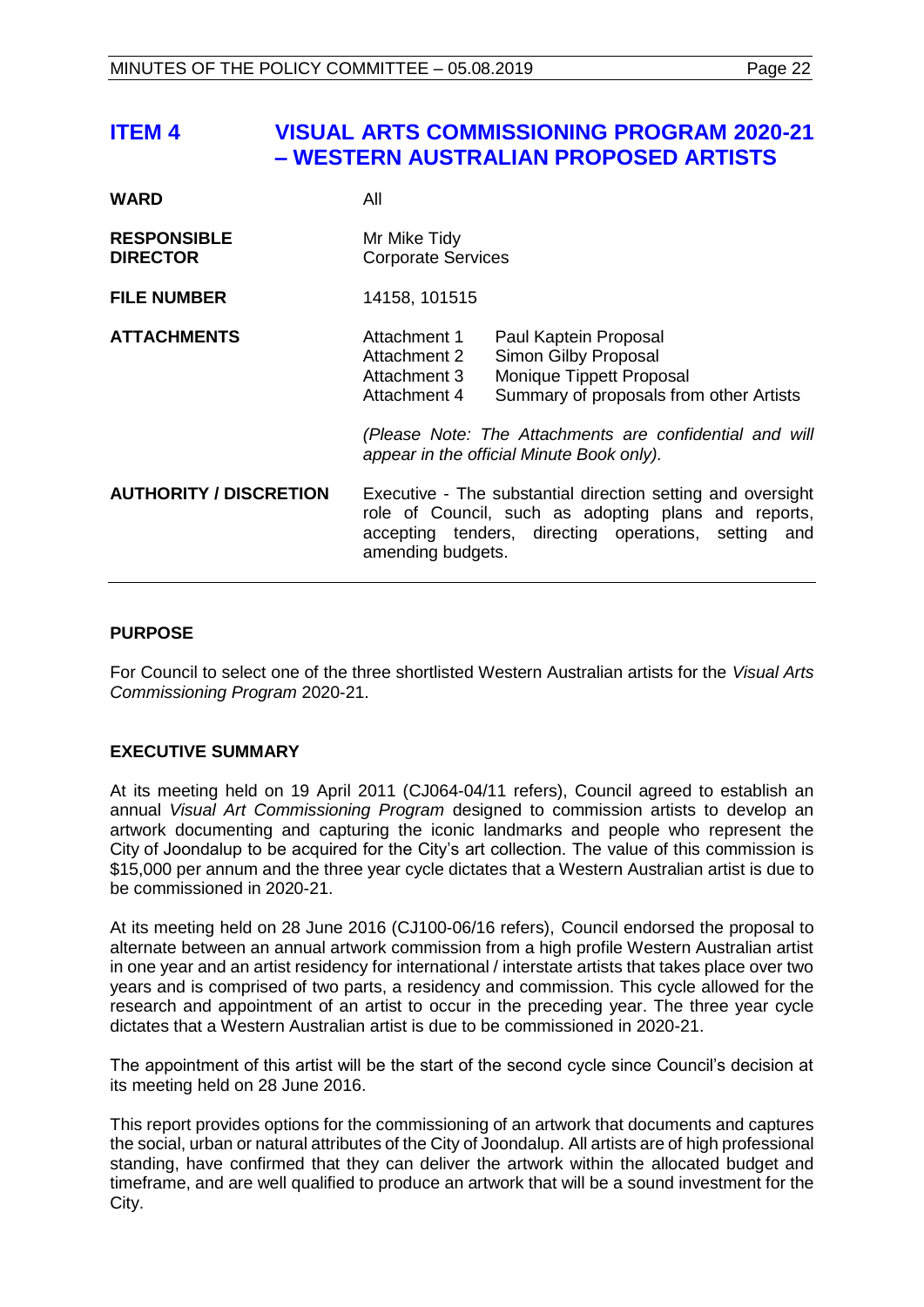Each of the artists is equally worthy of being awarded the commission, in terms of artistic excellence and the merit of their individual proposals. It is therefore recommended that the Council selects one of the shortlisted artists to undertake the commission.

#### **BACKGROUND**

The City's art collection comprises over 250 artworks created by professional Western Australian contemporary artists. Artworks span a wide range of media including painting, sculpture, drawing, ceramic, print, photography, textile and glass.

The City's art collection operates on a yearly art acquisition budget of \$15,000, which enables the acquisition of two or three high quality contemporary artworks throughout the year from the City of Joondalup Community Invitation Art Award, the City of Joondalup Community Art Exhibition and other exhibitions such as the NAIDOC Week art exhibition.

Acquisitions are also made from exhibitions across the Perth metropolitan area, and occasionally from regional Western Australia. These acquisitions allow the City's art collection to grow in cultural and fiscal value and fulfil the objectives of the City's *Visual Arts Policy.*

At its meeting held on 19 April 2011 (CJ064-04/11 refers), Council agreed to establish an annual *Visual Art Commissioning Program* designed to commission artists to develop an artwork documenting and capturing the iconic landmarks and people who represent the City of Joondalup to be acquired for the City's art collection. The value of this commission is \$15,000 per annum (and is in addition to the annual allocation of \$15,000 for artwork acquisitions).

At its meeting held on 28 June 2016 (CJ100-06/16 refers), Council endorsed the proposal to alternate between an annual artwork commission from a high profile Western Australian artist in one year and an artist residency for international / interstate artists that takes place over two years and is comprised of two parts, a residency and commission. This cycle allowed for the research and appointment of an artist to occur in the preceding year. The three year cycle dictates that a Western Australian artist is due to be commissioned in 2020-21.

Since the program began, three commissions from Western Australian artists have been completed including works by Tony Windberg (2012), Lindsay Harris (2013) and Nien Schwarz (2018), all of which have focussed on the geographic and biological features of the Joondalup region. This was also the subject of the City's first international public art commission, Brandon Ballengee's *Emperor Gum Moth* (2014).

The second international / interstate artist commission is currently underway, with the conclusion of Helen Pynor's period of residence in November 2019 being followed by her production of an artwork to occur in 2019-20. This artwork will differ from the previous commissions in that it will reflect the relationships that she formed with the healthcare communities in the area during her stay.

#### **DETAILS**

To fulfil the Western Australian artist commission in 2020-21 a call-out for Expressions of Interest was issued in February 2019 to which 40 artists responded (Attachment 4 refers).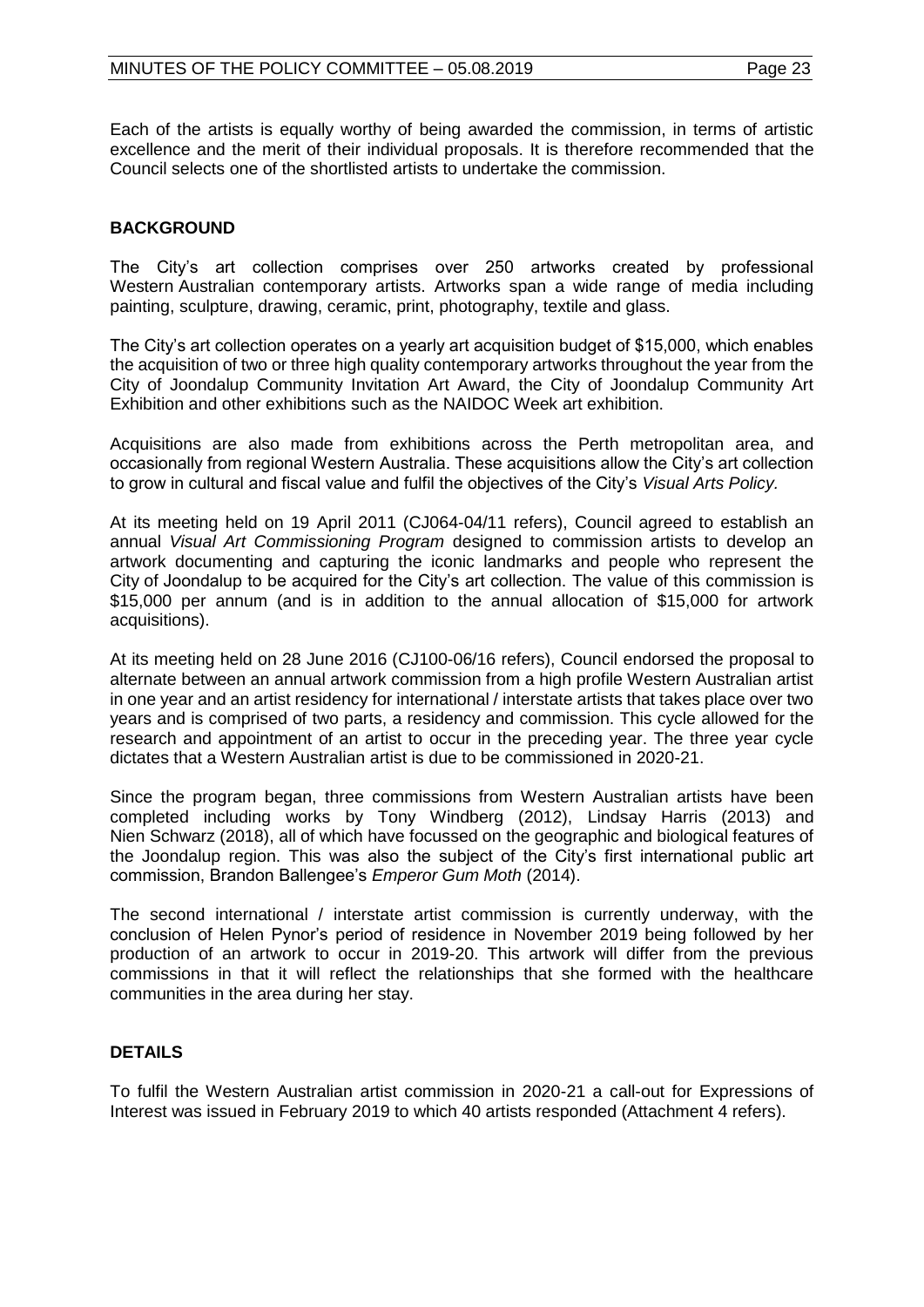In alphabetical order the list of 40 artists who expressed interest include:

- 
- 
- Hilary Buckland. Alexander Maciver.
- Paul Caporn-Bennett. Elisa Markes-Young.
- Karen Chappelow. Lucille Martin.
- 
- Jennifer Cochrane. Matthew McVeigh.
- Ben Crappsley. Alan Muller.
- 
- 
- 
- Michael Francas. Annette Peterson.
- Danielle Freakley. Peter Ryan.
- $\bullet$  Simon Gilby.
- 
- 
- 
- 
- 
- 
- **Christine Baker. Paul Kaptein.**
- Nathan Beard. Bethamy Linton.
	-
	-
	-
- Erin Coates. Esther McDowell.
	-
	-
- Melanie Dare. Holly O'Meehan.
- Sarah Elson. Leesa Padget.
	- **Eva Fernandez. Comparison Pepper. Comparison Pepper.** 
		-
		-
		-
	- Marian Giles.  **Container According Container •** Nicole and Bruce Slatter.
- Michael Gray.  **Community Community Cli**liana Stafford.
- Dita Hagedorn. Suzy Swanborough.
- Nick Horn. Jon Tarry.
- Eric Hynynen. Sioux Tempestt.
	- Adam Ismail. **Adam Ismail. Monique Tippett.**

All Expressions of Interest contained information about the artist and a specific proposal for the commission which has been assessed against the following criteria:

- The artist's experience, skill, and professional standing.
- Likelihood that the work produced will be original, unique and of high quality.
- Likelihood that the proposed work will be engaging and represent Joondalup's identity.
- The market value of the artist's work.
- The suitability of the proposed artwork for the art collection.
- That the artwork produced has financial investment potential.

Based on the criteria, three artists have been shortlisted and are put forward for consideration. These artists are as follows:

- 1 Paul Kaptein.
- 2 Simon Gilby.
- 3 Monique Tippett.

Once the successful artist has been selected the commissioning process will follow. This includes contracting the selected artist to produce a comprehensive concept response which will be provided for comment prior to the artist starting work on the commission. The finished artwork will be delivered within the agreed timeframe and budget and accessioned into the art collection as per the *Art Collection Management Plan* by June 2021.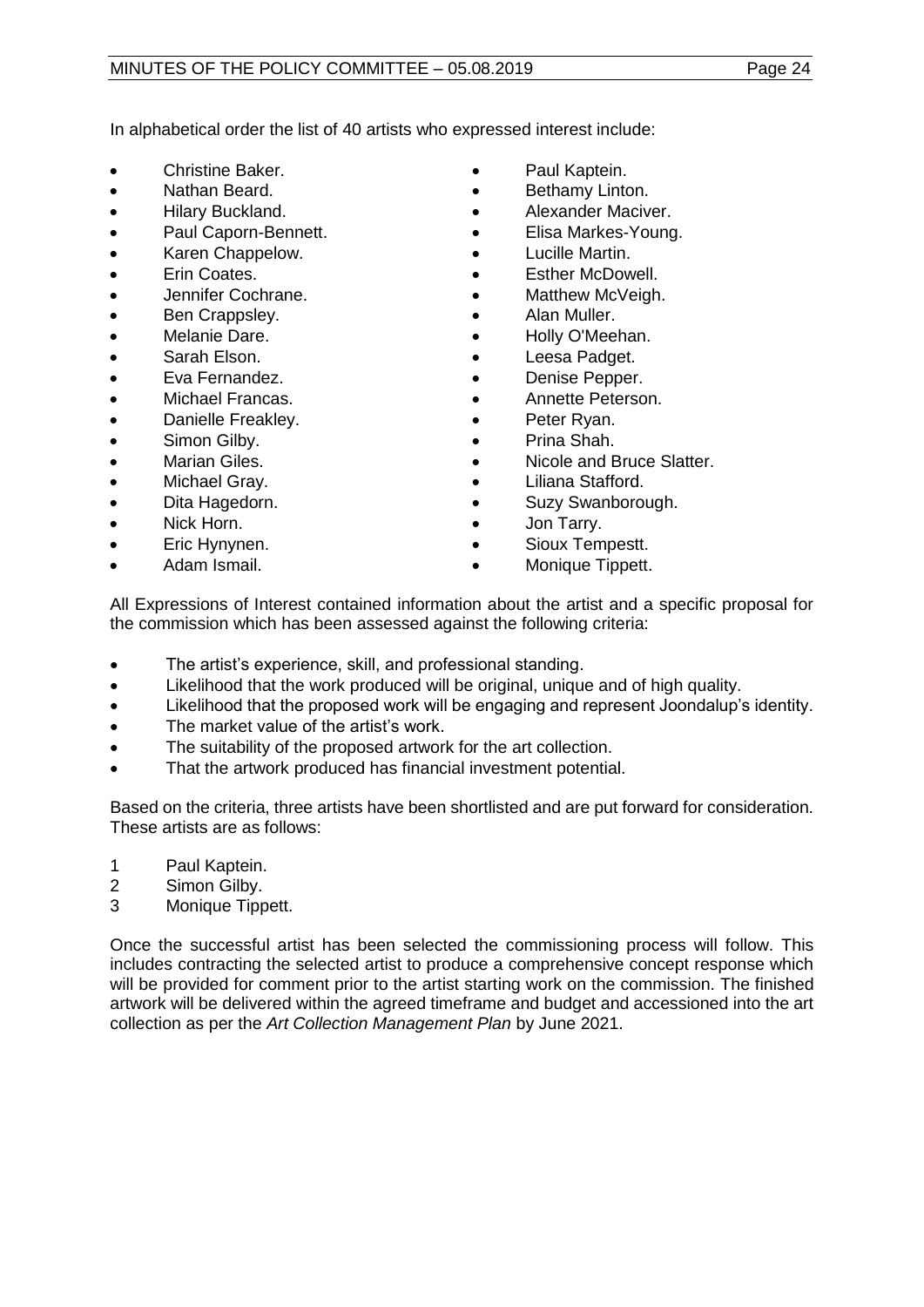#### **Issues and options considered**

#### Option 1 – Paul Kaptein

#### *About the Artist*

Paul Kaptein's current work is principally figurative sculpture that reflects a high degree of technical skill. The dramatic contrast between his realistic figures and their imagined states results in compelling pieces.

Paul studied at the Claremont School of Art (1996-1998) before graduating with a Bachelor of Arts (Fine Art) from Curtin University in 1999. Since 2010, Paul has been producing figurative sculptural works that have earned him great acclaim. In 2015, he was shortlisted for the City of Joondalup Community Invitation Art Award, as well as Albany Art Prize, Bankwest Art Prize and Jacaranda Art Award for drawing. He has won the prestigious Mandorla Art Award, the Mid-West Art Prize and the Stockland Sculpture Prize in the City of Armadale's Minnawarra Art Award.

Paul's work can be found in the collections of the University of Western Australia, Edith Cowan University, Royal Perth Hospital, Grafton Regional Gallery, New Norcia Museum Art Collection and City of Wanneroo. He is currently completing a major commission for St Josephs College in Hunters Hill, Sydney.

Examples of Paul's works are attached (Attachment 1 refers). For more examples visit [www.paulkaptein.com](http://www.paulkaptein.com/)

#### *Extract from Proposal*

*"...I'm interested in exploring historical (social and geographical) dimensions of Joondalup as well as speculative futures, possibly related to health and educational institutions. The expanse of coastline is also of particular interest as a geographical boundary marking the edge of a continental plane as well as a stark division between primal elements of earth, water and air and also as a site of diverse cultural activity. As a starting point, the question I'm asking myself in response to the themes of this commission is 'How do the social, urban and geographical environments give shape to the identity of the people of Joondalup?"*

#### Option 2 – Simon Gilby

#### *About the Artist*

Simon Gilby graduated from the Claremont School of Art in 1990 and is renowned for his large sculptural artworks made from forged steel. These are usually hollow, figurative sculptures of human and animal bodies that often feature surreal motifs, such as wings or structures that operate as metaphors for internal and psychological states. Simon is a community-minded artist, working as a lecturer, an artist-in-residence in schools and in Aboriginal communities.

Many significant art collections include examples of Simon's work. These include the Art Gallery of Western Australia, the University of Western Australia, Parliament of Western Australia, Curtin University, Edith Cowan University, Murdoch University and the City of Bunbury.

Examples of Simon's works are attached (Attachment 2 refers). For more examples visit [www.simongilby.com.au](http://www.simongilby.com.au/)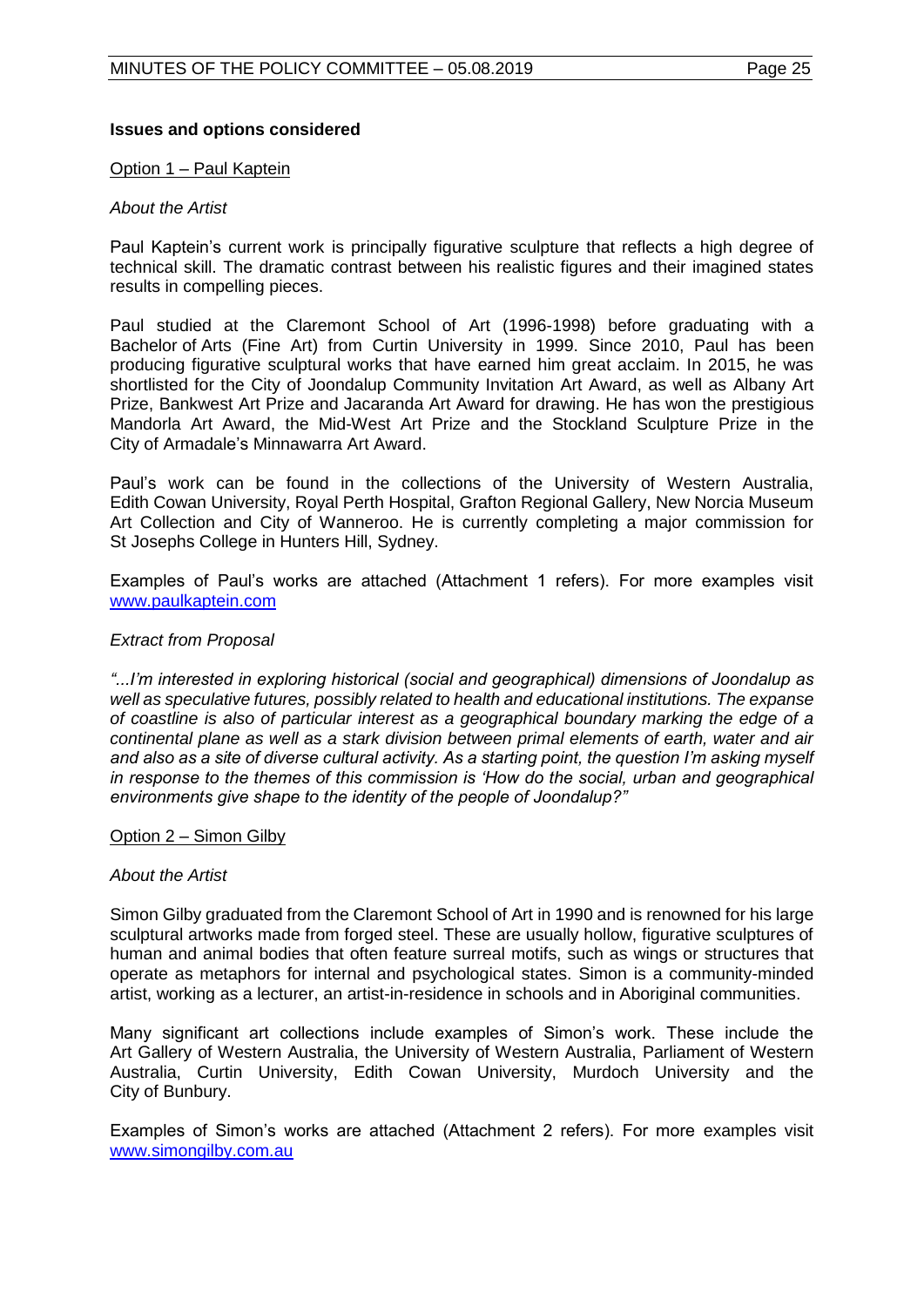#### *Extract from Proposal*

*"After recent circumstances of personal injury and residencies in regional and Aboriginal communities, I've become increasingly interested in the conjunction between the morphology of landforms and that of the internal anatomy of the body. I see this visual congruence as symbolically reflecting our interdependence and mutual vulnerability. I intend to investigate the both ancient and contemporary culture's interest in transcending the encapsulated reality within the body of the individual into the mass of landscape. The intended result would be an artwork, two-dimensional or three-dimensional, responding to a prevailing sentiment of the permeability of the human and the elemental."*

#### Option 3 – Monique Tippett

#### *About the Artist*

Monique Tippett is based in Dwellingup and her timber works explore themes drawn from her relationship with the natural environment. She strives to portray the scale, light, texture and beauty and fragility through her finely crafted objects. Monique's artworks are both sculptures and paintings, with subtle linear and geometric patterns being painted on the surface of smooth timber surfaces. The aim of their enigmatic, abstract qualities is to elicit contemplation of the natural world.

Monique has won many art awards, some on several occasions, including the City of Armadale's Minnawarra Art Award and the Mandjar Art Award. She has received numerous art commissions and her works are included in many collections including the Edith Cowan University, the Cities of Armadale, Mandurah and Bunbury, St John of God Hospitals as well as Perth Childrens, Sir Charles Gairdner, Busselton and Merriden Hospitals. Monique was recently honoured to be announced as the 2019 artist-in-residence for the Western Australian Parliament.

Examples of Monique's work are attached (Attachment 3 refers). For more examples visit [www.moniquetippett.com](http://www.moniquetippett.com/)

#### *Extract from Proposal*

*"The theme for the proposed artwork will be based around the natural environment of the*  Joondalup area. I lived in the area for a number of years before moving to Dwellingup for a *tree change and I am familiar with the types of landscapes that the City of Joondalup encompasses, from the coastal heathlands that fringe the beachside suburbs to the unique wetland landscapes of Lake Joondalup and Yellagonga Regional Park. Areas associated with events in local history, pre or post European, would also be of interest. A work that evokes the natural environment benefits from scale. I prefer working in the larger format for this reason and this commission would allow me to do that."*

#### **Legislation / Strategic Community Plan / Policy implications**

**Legislation** Not applicable.

#### **Strategic Community Plan**

- **Key theme Community Wellbeing.**
- **Objective** Cultural development.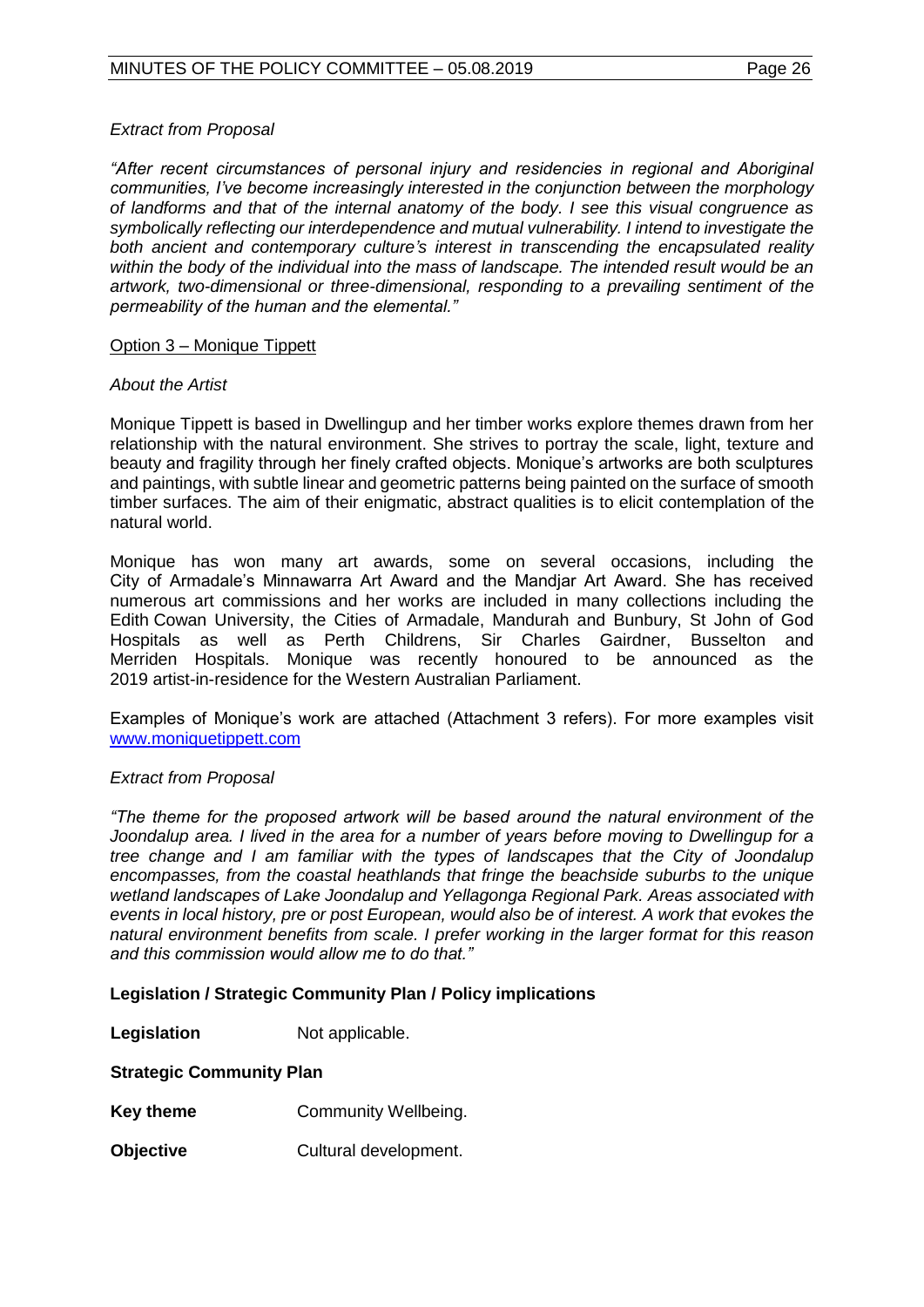| <b>Strategic initiative</b> |  | Invest in publicly accessible visual art that will present a |  |  |  |
|-----------------------------|--|--------------------------------------------------------------|--|--|--|
|                             |  | culturally-enriched environment.                             |  |  |  |

**Policy** *Visual Arts Policy.*

#### **Risk management considerations**

Not applicable.

#### **Financial / budget implications**

The 2020-21 budget will include an amount of \$15,000 for the commissioning of artworks. No funds to date have been expended.

Current financial year impact

| Account no.          | C <sub>1078</sub> .                          |  |
|----------------------|----------------------------------------------|--|
| <b>Budget Item</b>   | Commissioning for the City's Art Collection. |  |
| <b>Budget amount</b> | $$15,000(2020-21)$                           |  |
| Amount spent to date |                                              |  |
| <b>Proposed cost</b> | \$15,000                                     |  |
| <b>Balance</b>       |                                              |  |

All amounts quoted in this report are exclusive of GST.

#### **Regional significance**

The City's art collection, including its public art, archives and memorabilia, plays an important role in shaping and developing the community's identity. The on-going provision of an accessible and high calibre art collection is integral to the cultural development and vibrancy of the City of Joondalup region.

#### **Sustainability implications**

#### Economic

One of the stated purposes of the art collection is to grow the value of the City's art and cultural assets. Procuring artworks from professional artists in the mid and later stages of their careers is the most secure investment choice.

#### Social sustainability

The commissioning of special purpose artworks has positive social sustainability implications. Artworks that reflect the City of Joondalup foster the place-identity of the community, enhancing social wellbeing through a sense of belonging.

#### **Consultation**

Not applicable.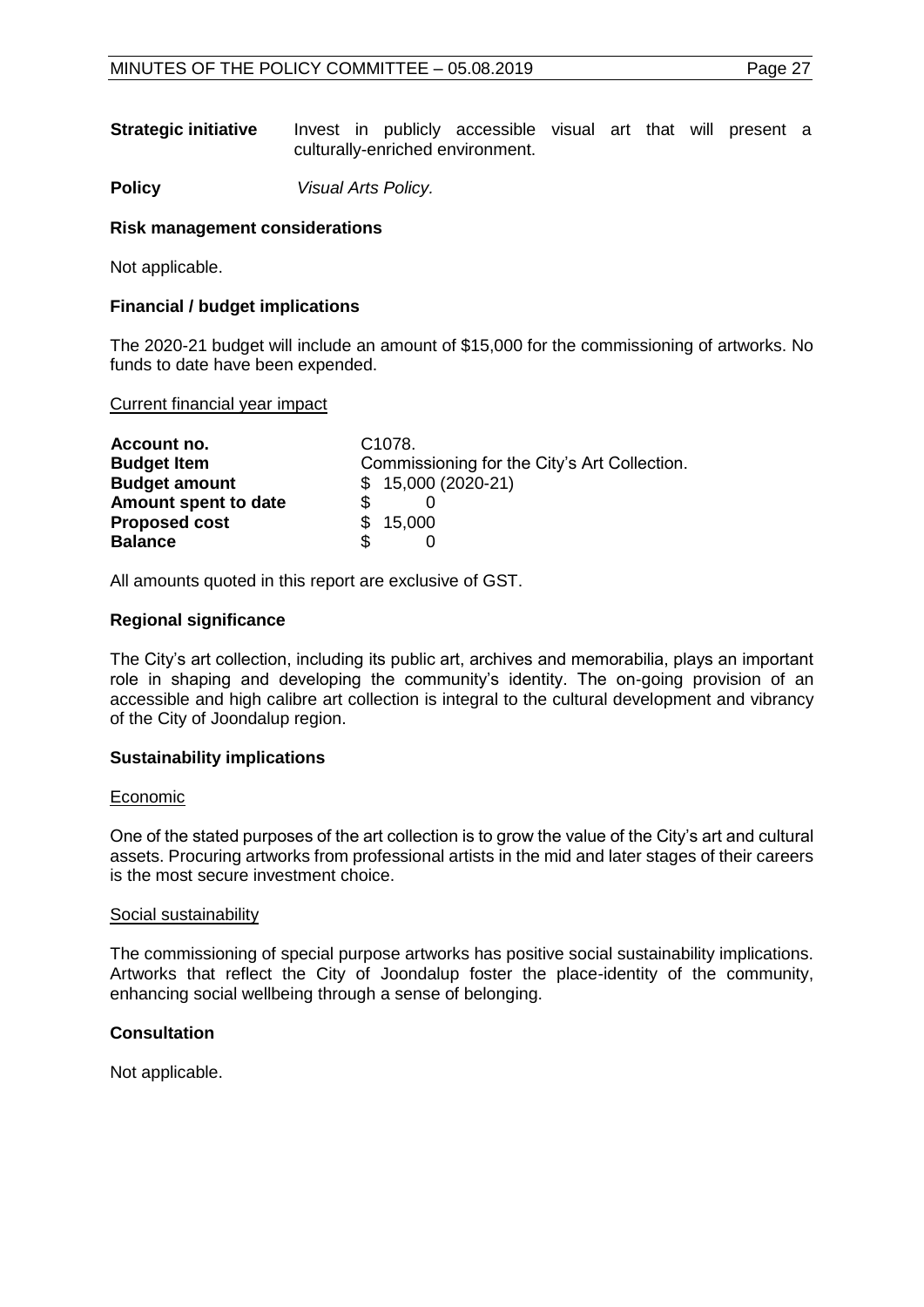#### **COMMENT**

The three shortlisted artists are equally worthy in terms of artistic excellence and value for money and are all notably absent from the City's art collection. There were several other artists listed in Attachment 4 to this Report, whose works are not of equivalent merit to those shortlisted but would be suitable for consideration as potential acquisitions in the future.

While the commissioning of the artwork will not occur until 2020-21, it is necessary to appoint an artist before then to enable contracts, design concept brief and the like to be finalised. This will allow a full 12 months for the artist to undertake the commission and present to the City within the contracted timeframe. The finalisation of the contract for the commission will be subject to funds being allocated in the 2020-21 budget.

#### **VOTING REQUIREMENTS**

Simple Majority.

*The Chief Executive Officer left the room at 6.25pm.*

*The Manager Leisure and Cultural Services left the room at 6.32pm and entered at 6.34pm.*

#### **OFFICER'S RECOMMENDATION**

That Council SELECTS one of the three artists recommended to undertake the artwork commission in 2020-21 to the value of \$15,000.

**MOVED Cr Poliwka, SECONDED Cr Chester that Council SELECTS Option 1 – Paul Kaptein to undertake the artwork commission in 2020-21 to the value of \$15,000.**

#### **The Motion was Put and CARRIED (5/0)**

**In favour of the Motion:** Crs Dwyer, Chester, McLean, Norman and Poliwka.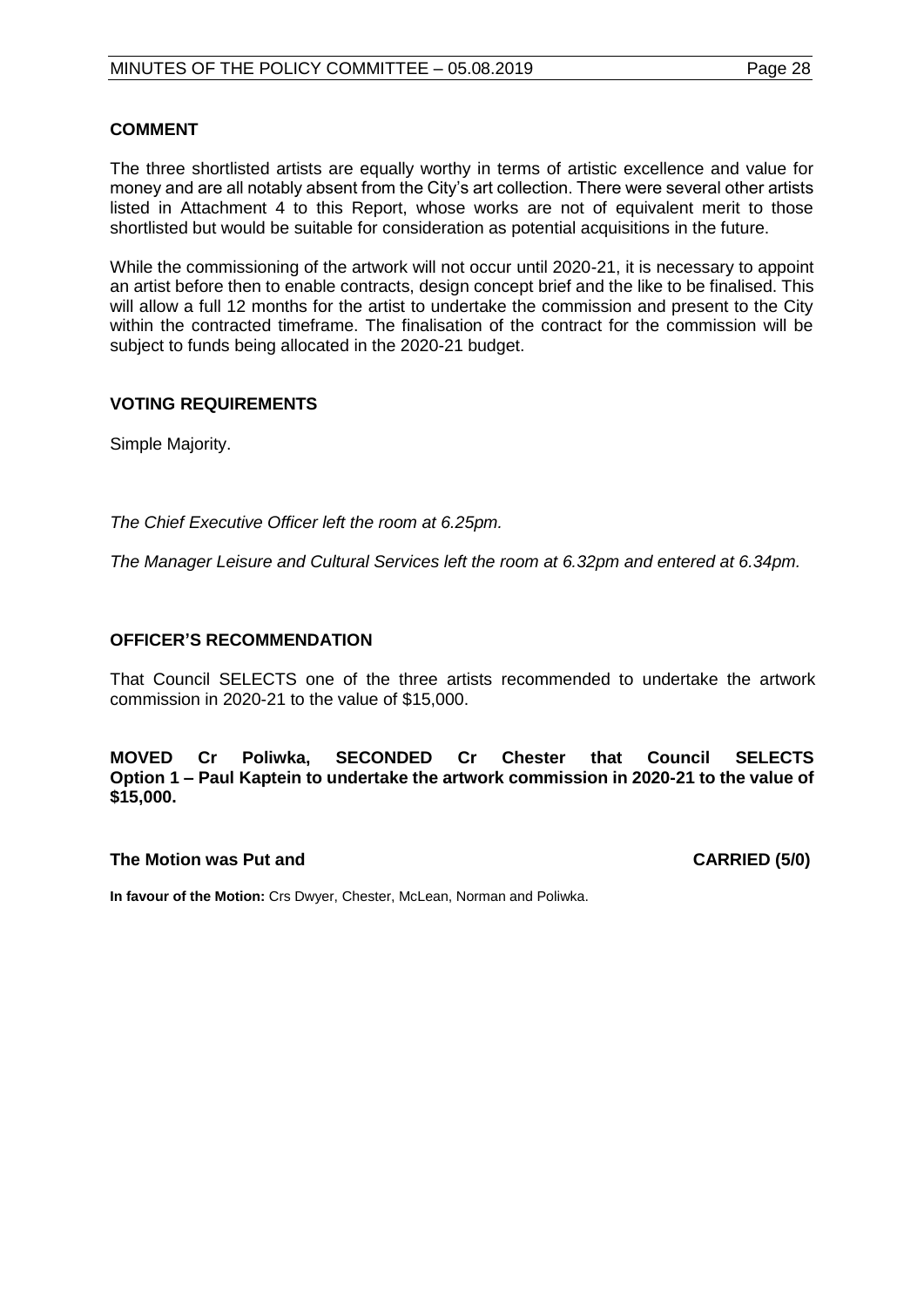## <span id="page-28-0"></span>**ITEM 5 DISPOSAL OF MINOR SURPLUS ASSETS POLICY REVIEW**

| <b>WARD</b>                           | All                                                                                  |                                                           |  |
|---------------------------------------|--------------------------------------------------------------------------------------|-----------------------------------------------------------|--|
| <b>RESPONSIBLE</b><br><b>DIRECTOR</b> | Mr Mike Tidy<br><b>Corporate Services</b>                                            |                                                           |  |
| <b>FILE NUMBER</b>                    | 101267                                                                               |                                                           |  |
| <b>ATTACHMENT</b>                     | Attachment 1                                                                         | Revised Disposal of Minor Surplus Assets<br>Policy        |  |
|                                       | Attachment 2                                                                         | <b>Current Disposal of Minor Surplus Assets</b><br>Policy |  |
| <b>AUTHORITY / DISCRETION</b>         | Legislative - includes the adoption of local laws, planning<br>schemes and policies. |                                                           |  |

#### **PURPOSE**

For Council to review the *Disposal of Minor Surplus Assets Policy* and adopt the revised policy as part of the Policy Manual Review process.

#### **EXECUTIVE SUMMARY**

The *Disposal of Minor Surplus Assets Policy* was identified as part of the 2019 Policy Manual Review as requiring only minor amendments. The proposed minor amendments are not anticipated to impact the intent or application of the Policy.

*It is therefore recommended that Council ADOPTS the revised Disposal of Minor Surplus Assets Policy as detailed in Attachment 1 to this Report.*

#### **BACKGROUND**

At its meeting held on 26 March 2002 (CJ060-03/02 refers), Council first adopted the *Disposal of Minor Surplus Assets Policy* as the *Policy for Disposal of Surplus Personal Computers*. This policy was developed as a mechanism for identifying community groups and education providers who were suitable recipients of surplus computer assets following equipment upgrades. This ensured that surplus minor assets were sustainably disposed of and reused by local community groups that required support and assistance for undertaking community activities.

During the 2005 Policy Manual review, the scope of the policy was broadened to incorporate any form of minor asset and the title was consequently amended to become the *Disposal of Surplus Assets (Minor) Policy* (CJ206-10/05 refers).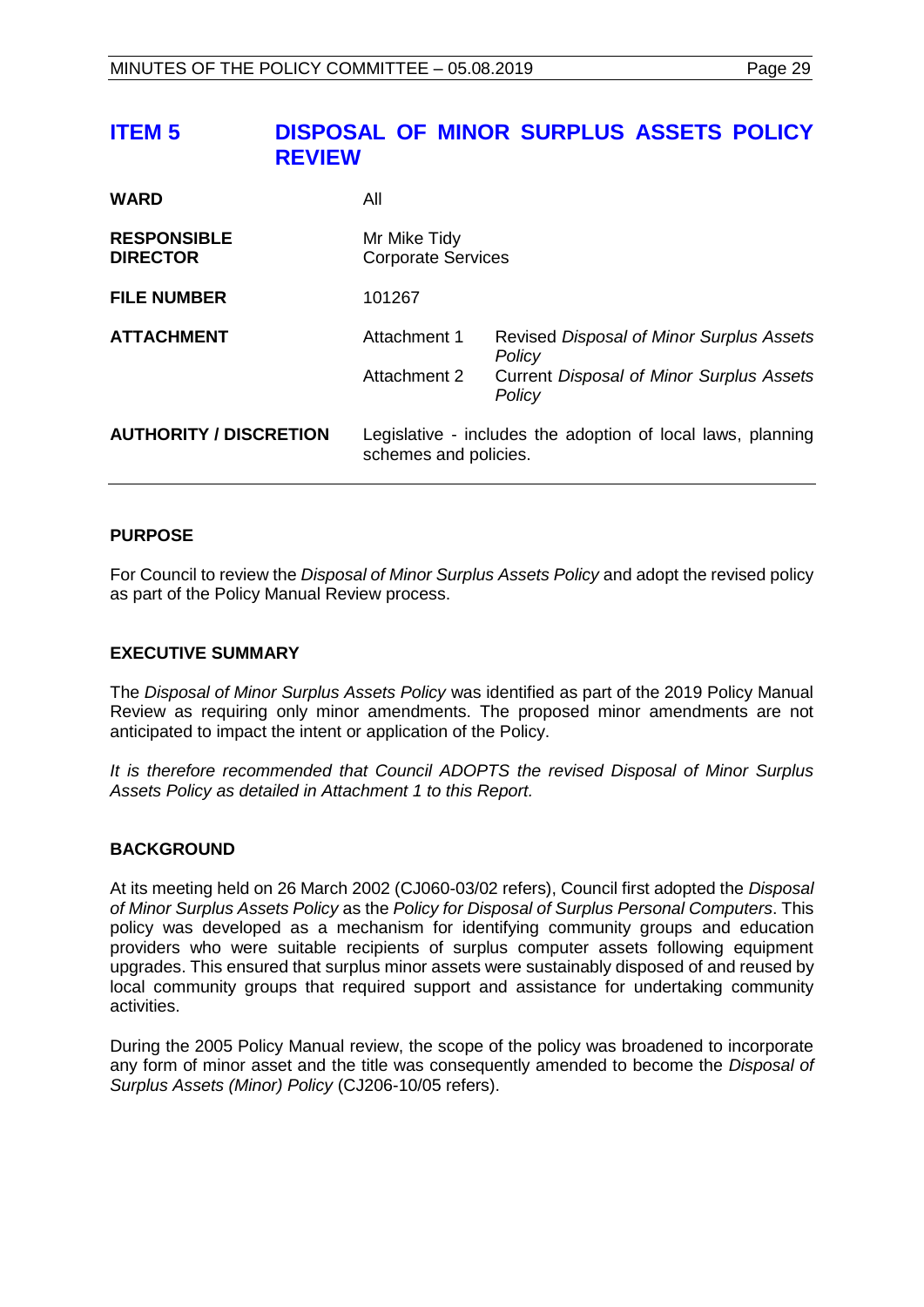As part of the 2012 Policy Manual review, the *Disposal of Surplus Assets (Minor) Policy* was identified as requiring major review (CJ169-08/12 refers). Besides minor amendments to improve readability, the following changes were made:

- Changes to the 'Disposal Assessment' requirements which allowed the Chief Executive Officer discretion to determine whether an advertised application process was necessary.
- A definition of a 'minor asset' was included in an 'Application' section which aligned to the *Western Australian Local Government Accounting Manual*. This document defined a minor asset to be any asset with an acquisition value below the local government's capitalisation threshold, which for the City, is anything below \$5,000.

#### **DETAILS**

The City's policies are regularly reviewed to ensure their continued relevance and applicability. The *Disposal of Minor Surplus Assets Policy* was identified as part of the 2019 Policy Manual Review.

#### Local government comparison

An analysis of other local government policies relating to the disposal of minor surplus assets was undertaken to inform the review of the *Disposal of Minor Surplus Assets Policy*. Of the 12 local governments benchmarked, five have a policy which provides a position on sustainably disposing of minor surplus assets.

| <b>Name of Local</b><br><b>Government</b> | <b>Related Policy</b>                                  |
|-------------------------------------------|--------------------------------------------------------|
| City of Bayswater                         | Disposal of Surplus Goods and Equipment (Minor Assets) |
| City of Canning                           | Disposal of surplus furniture, equipment and materials |
| City of Cockburn                          | <b>Disposal of Assets</b>                              |
| City of Mandurah                          | No Policy                                              |
| City of Perth                             | Disposal of Property                                   |
| City of South Perth                       | <b>Disposal of Surplus Property</b>                    |
| City of Stirling                          | No Policy                                              |
| City of Vincent                           | No Policy                                              |
| City of Wanneroo                          | No Policy                                              |
| Shire of Mundaring                        | Disposal of Minor Surplus Assets                       |
| Town of East Fremantle                    | <b>Disposal of Surplus Property</b>                    |
| Town of Victoria Park                     | No Policy                                              |

Analysis shows that while these policies are largely consistent with the City's *Disposal of Minor Surplus Assets Policy* most policies outline provisions for the disposal of all surplus assets, with minor assets included. This comparison indicates that the policy remains relevant and is consistent with local government practices.

#### Proposed Amendments

With no major changes identified within the policy review, the following minor amendments are recommended to the *Disposal of Minor Surplus Assets Policy,* as shown in Attachment 1 to this Report:

• Inclusion of a 'Definition' section to define the terminology 'minor surplus assets'.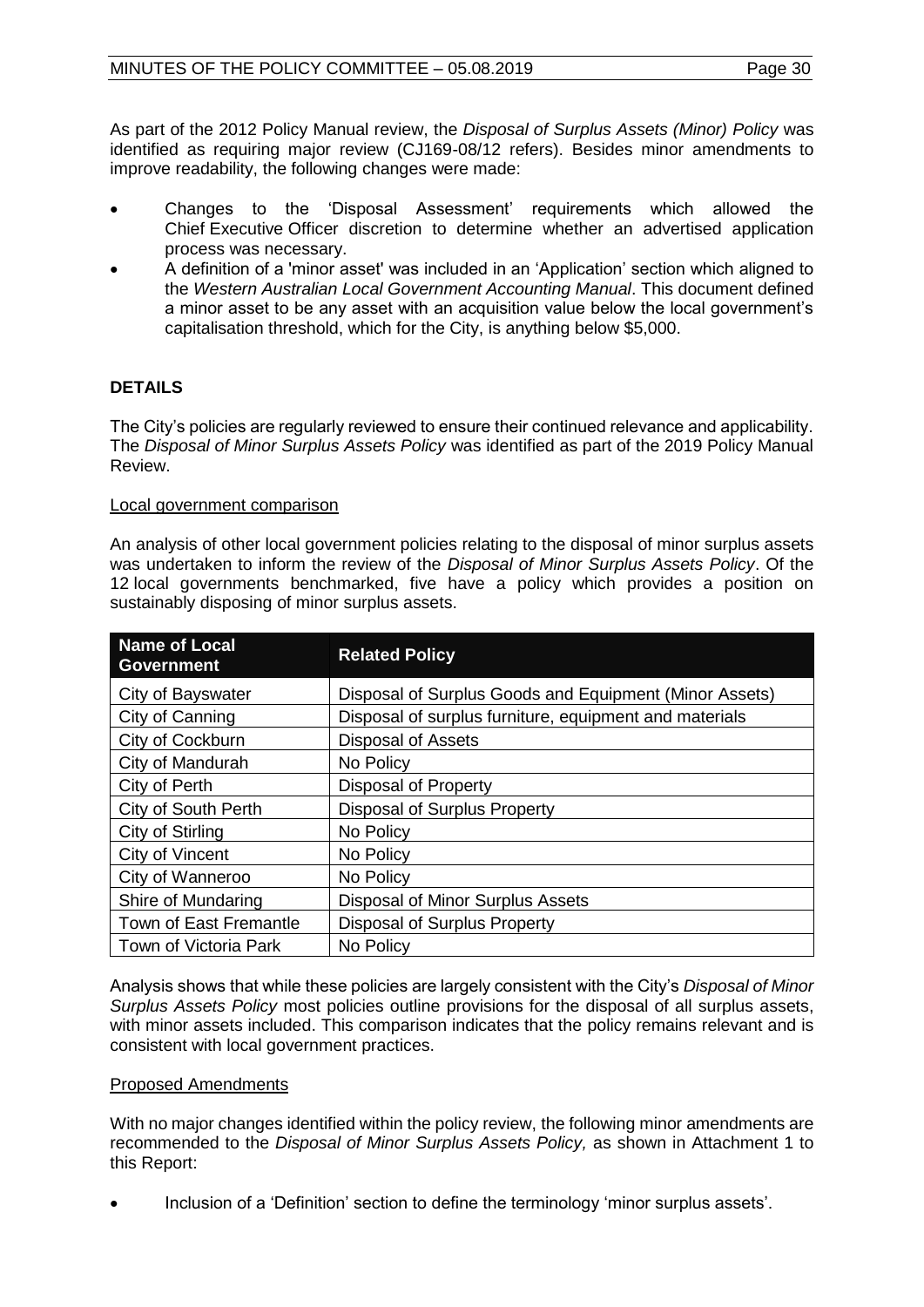- A revision of the 'Statement' section to clearly articulate the consideration of disposing minor surplus assets that no longer have commercial value and that the City may choose to donate these assets to local community groups or education providers.
- Updated the 'Related Document' section to reference the *Local Government Act 1995*  and the *Local Government (Financial Management) Regulations 1996* instead of the *Western Australian Local Government Accounting Manual*.
- Minor wording changes to improve readability.

#### **Issues and options considered**

Council has the option to either:

- adopt the revised *Disposal of Minor Surplus Assets Policy* as shown in Attachment 1 to this Report
- suggest further modifications to the *Disposal of Minor Surplus Assets Policy* or
- retain the *Disposal of Minor Surplus Assets Policy* in its current format, as shown in Attachment 2 of this Report.

The recommended option is to adopt the revised *Disposal of Minor Surplus Assets Policy*.

#### **Legislation / Strategic Community Plan / Policy implications**

**Legislation** *Local Government (Financial Management) Regulations 1996.*

#### **Strategic Community Plan**

**Key theme Community Wellbeing.** 

**Objective Community spirit.** 

To have proud and active residents who participate in local activities and services for the betterment of the community.

**Strategic initiative** Promote the sustainable management of local organisations and community groups.

**Policy** *Disposal of Minor Surplus Assets Policy.*

#### **Risk management considerations**

The policy states that no risk liability is to be attached to any minor assets provided to groups through the disposal process. The City's current *Risk Management Framework* and associated processes provide a system for ensuring that potential risks to the City are minimised and managed.

#### **Financial / budget implications**

Not applicable.

#### **Regional significance**

Not applicable.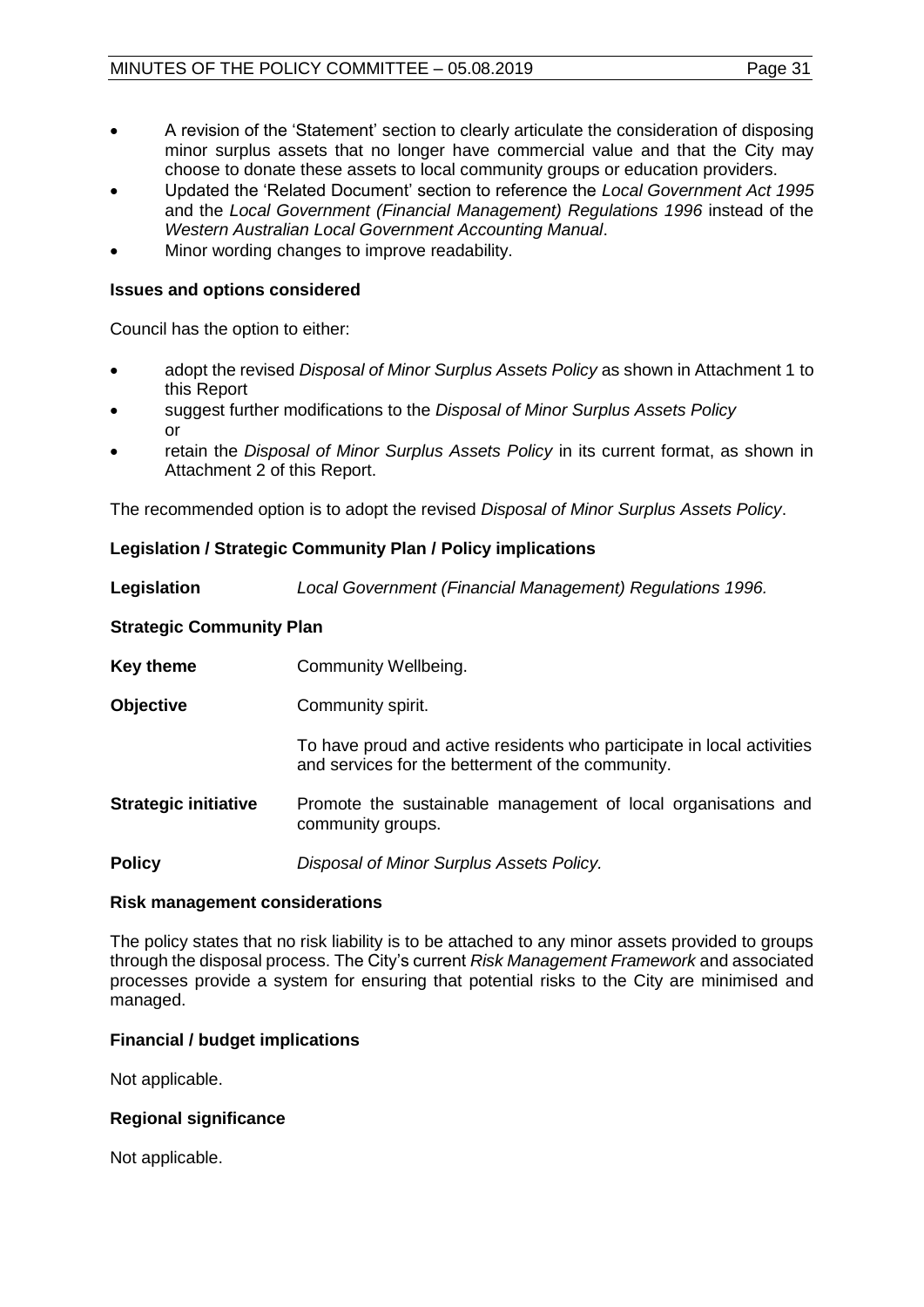#### **Sustainability implications**

Encouraging the re-use of surplus minor assets ensures that waste is diverted from land fill in accordance with the City's commitment to environmentally sustainable outcomes.

#### **Consultation**

Not applicable.

#### **COMMENT**

The *Disposal of Minor Surplus Assets Policy* continues to provide a clear direction for sustainably disposing of minor surplus assets in a way that benefits local community groups and education providers.

The proposed minor amendments to the policy further clarify the City's position on the disposal of minor surplus assets. It is considered appropriate that the *Disposal of Minor Surplus Assets Policy* is adopted by Council.

#### **VOTING REQUIREMENTS**

Simple Majority.

*The Manager Leisure and Cultural Services, Coordinator Cultural Services and Curator left the room at 7.00pm.*

**MOVED Cr Poliwka, SECONDED Cr McLean that Council ADOPTS the revised** *Disposal of Minor Surplus Assets Policy* **as detailed in Attachment 1 to this Report.**

#### **The Motion was Put and CARRIED (5/0)**

**In favour of the Motion:** Crs Dwyer, Chester, McLean, Norman and Poliwka.

*Appendix 4 refers*

*To access this attachment on electronic document, click here: [Attach4agnPOLICY190805.pdf](http://www.joondalup.wa.gov.au/files/committees/POLI/2019/Attach4agnPOLICY190805.pdf)*